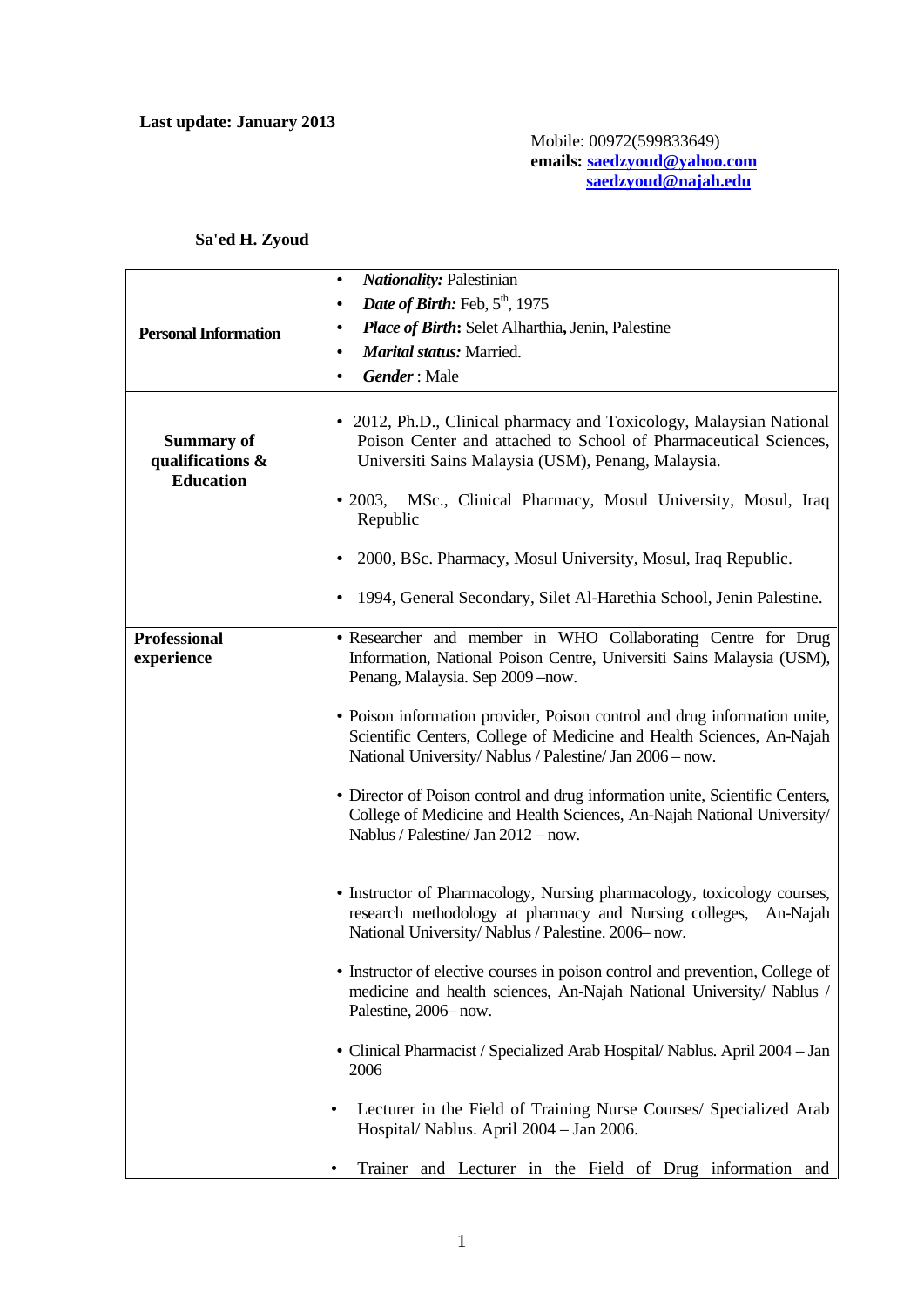|                                                                         | toxicology / Specialized Arab Hospital/ Nablus. April 2004 - Jan<br>2006                                                                                                                                                                                                                                                                                                                                                                                                                                                                                                     |
|-------------------------------------------------------------------------|------------------------------------------------------------------------------------------------------------------------------------------------------------------------------------------------------------------------------------------------------------------------------------------------------------------------------------------------------------------------------------------------------------------------------------------------------------------------------------------------------------------------------------------------------------------------------|
|                                                                         | Monitor Dispensing Drug in – out Hospital Patients / Specialized<br>٠<br>Arab Hospital / Nablus. April 2004 - Jan 2006                                                                                                                                                                                                                                                                                                                                                                                                                                                       |
|                                                                         | Researcher in Drug and Herbal Medicine Research Unit / University<br>٠<br>of Mosul / Mosul/ Iraq. Sep 2000 - June 2003                                                                                                                                                                                                                                                                                                                                                                                                                                                       |
|                                                                         | Researcher in Drug and Poison Information Center / University of<br>٠<br>Mosul / Mosul/ Iraq. Sep 2000 - June 2003                                                                                                                                                                                                                                                                                                                                                                                                                                                           |
| <b>Research</b><br><b>Background &amp;</b><br><b>Areas of Interest:</b> | My research program during my MSc postgraduate work was<br>centered on preparing & testing herbal compounds<br>as<br>pharmaceutical agent to be used as paste for treatment of recurrent<br>aphthous ulceration. Also, My research program during my PhD<br>postgraduate work was centered on Poisoning and clinical<br>toxicology (i.e. Clinical and Toxicological Aspects Associated with<br>Acetaminophen Poisoning, and Predictors of its Outcomes".                                                                                                                     |
|                                                                         | My current researches include issues in drug information services;<br>poisoning and clinical toxicology, Medication counseling and<br>compliance, community pharmacy practice- pharmacy intervention,<br>developing pharmaceutical care tools; Pharmacotherapeutics in<br>critical care patients; drug utilization; drug usage evaluation; and<br>quality assurance. The main objective of these works is to check the<br>quality of local health care produced by health provider & send<br>recommendations about the result for the good pharmacy practices<br>in concern. |
|                                                                         | <b>Published articles</b>                                                                                                                                                                                                                                                                                                                                                                                                                                                                                                                                                    |
| <b>Publications</b>                                                     | 1. Zyoud SH, Al-Jabi SW, Sweileh WM, Nabulsi MM, Tubaila MF,<br>Awang R, Sawalha AF. Beliefs and practices regarding childhood<br>fever among parents: a cross-sectional study from Palestine.<br>BMC Pediatrics. 2013 Apr 28;13:66. doi: 10.1186/1471-2431-13-<br>66. [Publisher: BioMed Central, Country where published: United<br>Kingdom]. Original Research Article.                                                                                                                                                                                                   |
|                                                                         | 2. Zyoud SH, Al-Jabi SW, Sweileh WM, Wildali AH, Saleem HM,<br>Aysa HA, Badwan MA, Awang R, Morisky DE. Health-related<br>quality of life associated with treatment adherence in patients<br>with hypertension: A cross-sectional study. International Journal<br>of Cardiology. 2013 May 3. doi:pii: S0167-5273(13)00692-X.<br>10.1016/j.ijcard.2013.04.105 [Publisher: Elsevier, Country where<br>published: Ireland]. Original Research Article                                                                                                                           |
|                                                                         | 3. Zyoud SH, Al-Jabi SW, Sweileh WM, Awang R. A bibliometric<br>analysis of research productivity of Malaysian publications in<br>leading toxicology journals during a 10-year period (2003-                                                                                                                                                                                                                                                                                                                                                                                 |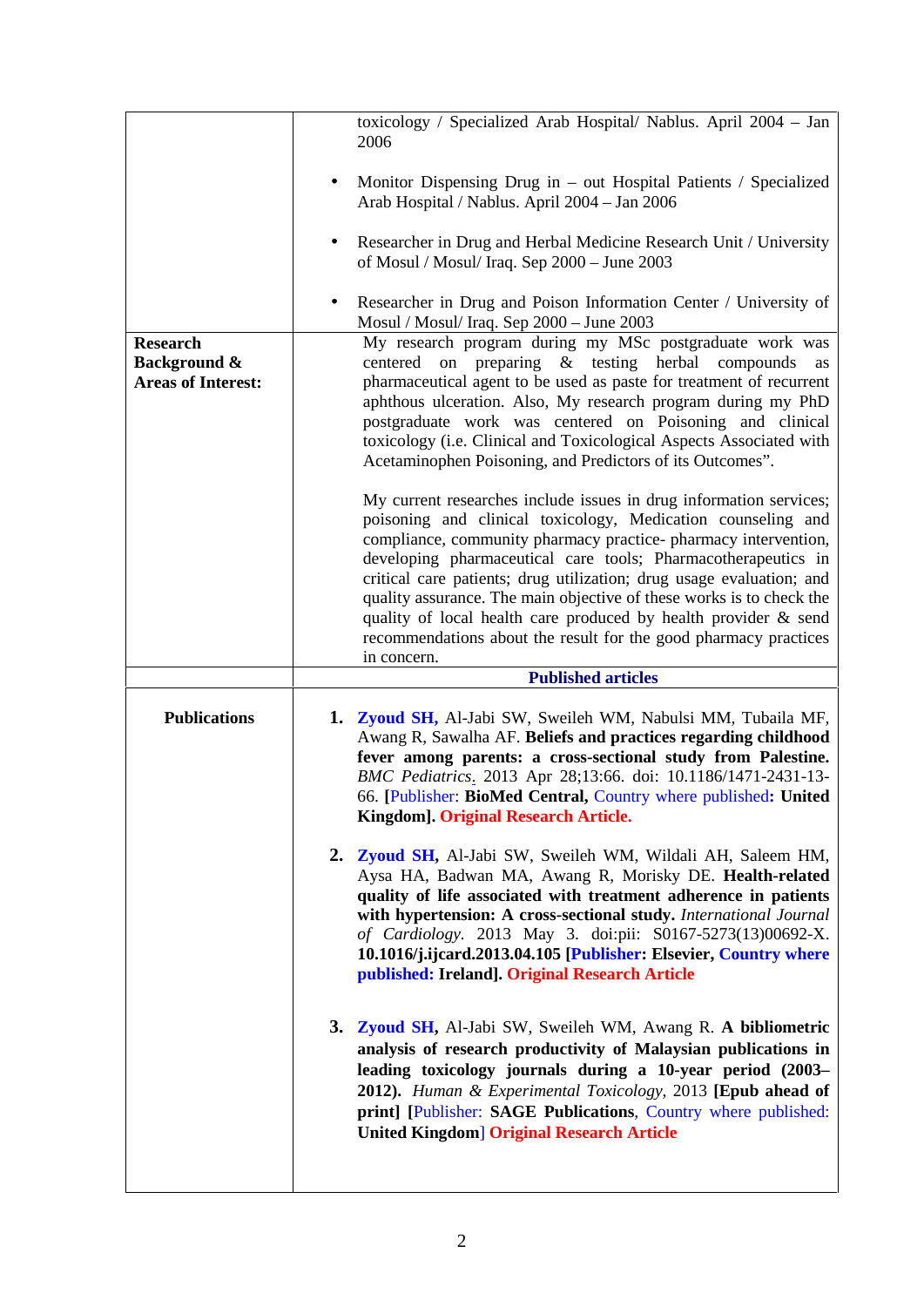| 4. Sweileh WM, Odeh JB, Zyoud SH, Sawalha AF, Ihbeasheh MS.<br>Conformance to schizophrenia treatment guidelines in North<br>West-Bank, Palestine: focus on antipsychotic dosing and<br>polytherapy. BMC Psychiatry.<br>2013 Jul 1;13:179.<br>doi:<br>10.1186/1471-244X-13-179. [Publisher: BioMed Central, Country<br>where published: United Kingdom]. Original Research Article.                                                                                                |  |
|------------------------------------------------------------------------------------------------------------------------------------------------------------------------------------------------------------------------------------------------------------------------------------------------------------------------------------------------------------------------------------------------------------------------------------------------------------------------------------|--|
| 5. Aker MB, Taha AS, Zyoud SH, Sawalha AF, Al-Jabi SW, Sweileh<br>WM. Estimation of 10 - year probability bone fracture in a<br>selected sample of palestinian people using fracture risk<br>assessment tool. BMC Musculoskelet Disord. 2013 Oct 5;14(1):284.<br>[Publisher: BioMed Central, Country where published: United<br>Kingdom]. Original Research Article.                                                                                                               |  |
| 6. WM Sweileh, JB Odeh, NY Shraim, SH Zyoud, AF Sawalha, SW<br>Al-Jabi. Evaluation of Defined Daily Dose, Percentage of British<br>Formulary<br><b>Maximum</b><br><b>National</b><br>and<br>Chlorpromazine<br><b>Equivalents</b><br>$\mathbf{in}$<br>Antipsychotic Drug<br>Utilization.<br>Saudi<br>Pharmaceutical<br>Journal.<br>http://dx.doi.org/10.1016/j.jsps.2013.03.003, Publisher: Elsevier,<br>Country where published: Netherlands]. Original Research<br><b>Article</b> |  |
| 7. Sweileh WM, Zyoud SH, Sawalha AF, Abu-Taha AS, Hussein A.,<br>Al-Jabi SW. Medical and biomedical research productivity from<br>Palestine, 2002 - 2011. BMC Research Notes. 2013, 6:41.<br>[Publisher: BioMed Central, Country where published: United<br>Kingdom]. Original Research Article                                                                                                                                                                                    |  |
| 8. Sweileh WM, Dalal S, Zyoud SH, Al-Jabi SW., Al-Ali I. Diabetes<br>mellitus in patients with schizophrenia in West-Bank, Palestine.<br>Diabetes Research and Clinical Practice. 2013 Mar;99(3):351-7.<br>[Publisher: Elsevier, Country where published: United Kingdom].<br><b>Original Research Article</b>                                                                                                                                                                     |  |
| 9. Sweileh WM, Zyoud SH, Dalal SA, Ibwini S, Sawalha AF, Ali I.<br>Prevalence of metabolic syndrome among patients with<br>schizophrenia in Palestine. BMC Psychiatry. 2012;12:235.<br>[Publisher: BioMed Central, Country where published: United<br>Kingdom]. Original Research Article                                                                                                                                                                                          |  |
| 10. Dhabali AA, Awang R, Hamdan Z, Zyoud SH. Associations<br>between prescribing nonsteroidal anti-inflammatory drugs and<br>the potential prescription-related problems in a primary care<br>setting International Journal of Clinical Pharmacology and<br>Therapeutics 2012 Dec; 50(12):851-61. [Publisher: Dustri<br>Verlag, Country where published: Germany]. Original Research<br><b>Article</b>                                                                             |  |
|                                                                                                                                                                                                                                                                                                                                                                                                                                                                                    |  |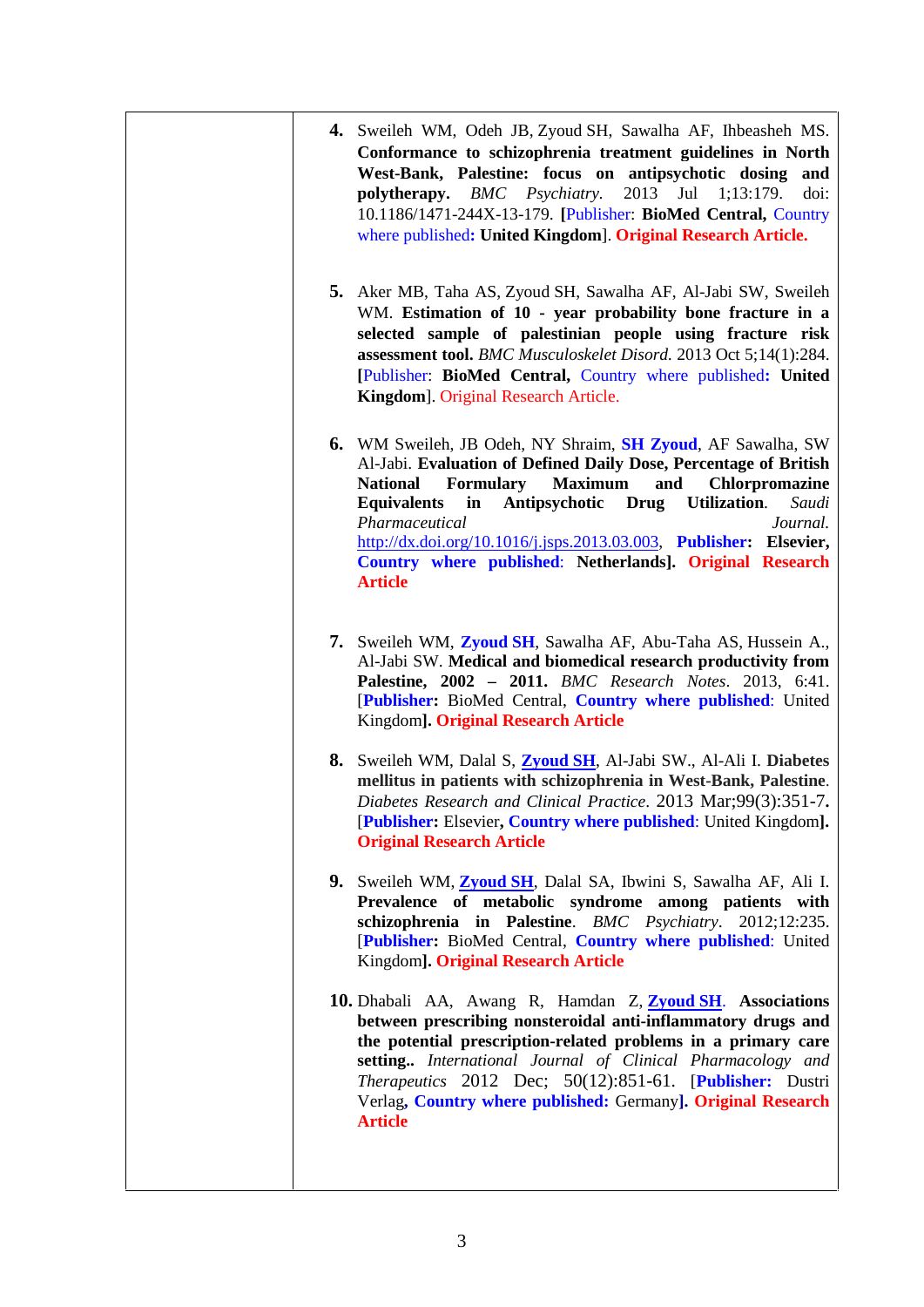| 11. Sweileh WM, Ali IA, Sawalha AF, Abu-Taha AS, Zyoud SH, Al-<br>Jabi SW. Gender differences in sleep habits and sleep related<br>problems in Arab Palestinian university students. International<br>Journal on Disability and Human Development. 2012; 11(3): 289-<br>293 [Publisher: Freund Publishing House Ltd., Country where<br>published: Israel]. Original Research Article                                                                                                      |  |
|-------------------------------------------------------------------------------------------------------------------------------------------------------------------------------------------------------------------------------------------------------------------------------------------------------------------------------------------------------------------------------------------------------------------------------------------------------------------------------------------|--|
| 12. Sweileh WM, Ihbesheh MS, Jarar IS, Sawalha AF, Taha AS, Zyoud<br>SH, Morisky DE. Antipsychotic Medication Adherence and<br>Satisfaction among Palestinian People with Schizophrenia.<br>Current Clinical Pharmacology, 2012 Feb 1;7(1):49-55. [Publisher:<br>Bentham Science, Country where published: Netherlands]<br><b>Original Research Article</b>                                                                                                                               |  |
| 13. <b>Zyoud S</b> , Awang R, Syed Sulaiman SA. Reliability of the reported<br>ingested dose of acetaminophen for predicting the risk of toxicity<br>in acetaminophen overdose patients. Pharmacoepidemiology and<br>2012,<br>$21(2): 207 - 213.$<br>doi: 10.1002/pds.2218<br>Safety.<br>Drug<br>[Publisher: John Wiley & Sons Inc, Country where published:<br><b>United States] Original Research Article</b>                                                                           |  |
| 14. Dhabali AA, Awang R, Zyoud SH. Clinically Important Drug-<br><b>Drug Interactions in Primary Care. Journal of Clinical Pharmacy</b><br>and Therapeutics. 2012 Aug;37(4):426-30. doi: 10.1111/j.1365-<br>2710.2011.01314.x [Publisher: John Wiley & Sons Inc, Country<br>where published: United Kingdom]. Original Research Article                                                                                                                                                   |  |
| 15. Hassan Y, Al-Jabi SW, Aziz NA, Looi I, Zyoud SH. Impact of the<br><b>Additive Effect of Angiotensin-Converting Enzyme Inhibitors</b><br>and/or Statins with Antiplatelet Medication on Mortality After<br>Acute Ischaemic Stroke. Basic & Clinical Pharmacology &<br>2012 Apr;110(4):370-7. [Publisher:<br>Blackwell<br>Toxicology<br>Publishing Inc/ John Wiley & Sons Inc/ Nordic Pharmacological<br>Society, Country where published: Denmark] Original Research<br><b>Article</b> |  |
| 16. Al-Sohaim SI, Awang R, Zyoud SH, Rashid SM, Hashim S.<br>Evaluate the impact of hospital types on the availability of<br>antidotes for the management of acute toxic exposures and<br>poisonings in Malaysia. Human & Experimental Toxicology, 2012<br>Mar;31(3):274-81 [Publisher: SAGE Publications, Country where<br>published: United Kingdom] Original Research Article                                                                                                          |  |
| 17. Jamous RM, Sweileh WM, Abu-Taha AS, Sawalha AF, Zyoud SH,<br>Morisky DE. Adherence and satisfaction with oral hypoglycemic<br>medications: a pilot study in Palestine. International Journal of<br>Clinical Pharmacy, 2011 Dec;33(6):942-8. [Publisher: Springer,<br>Country where published: Netherlands] Original Research<br><b>Article</b>                                                                                                                                        |  |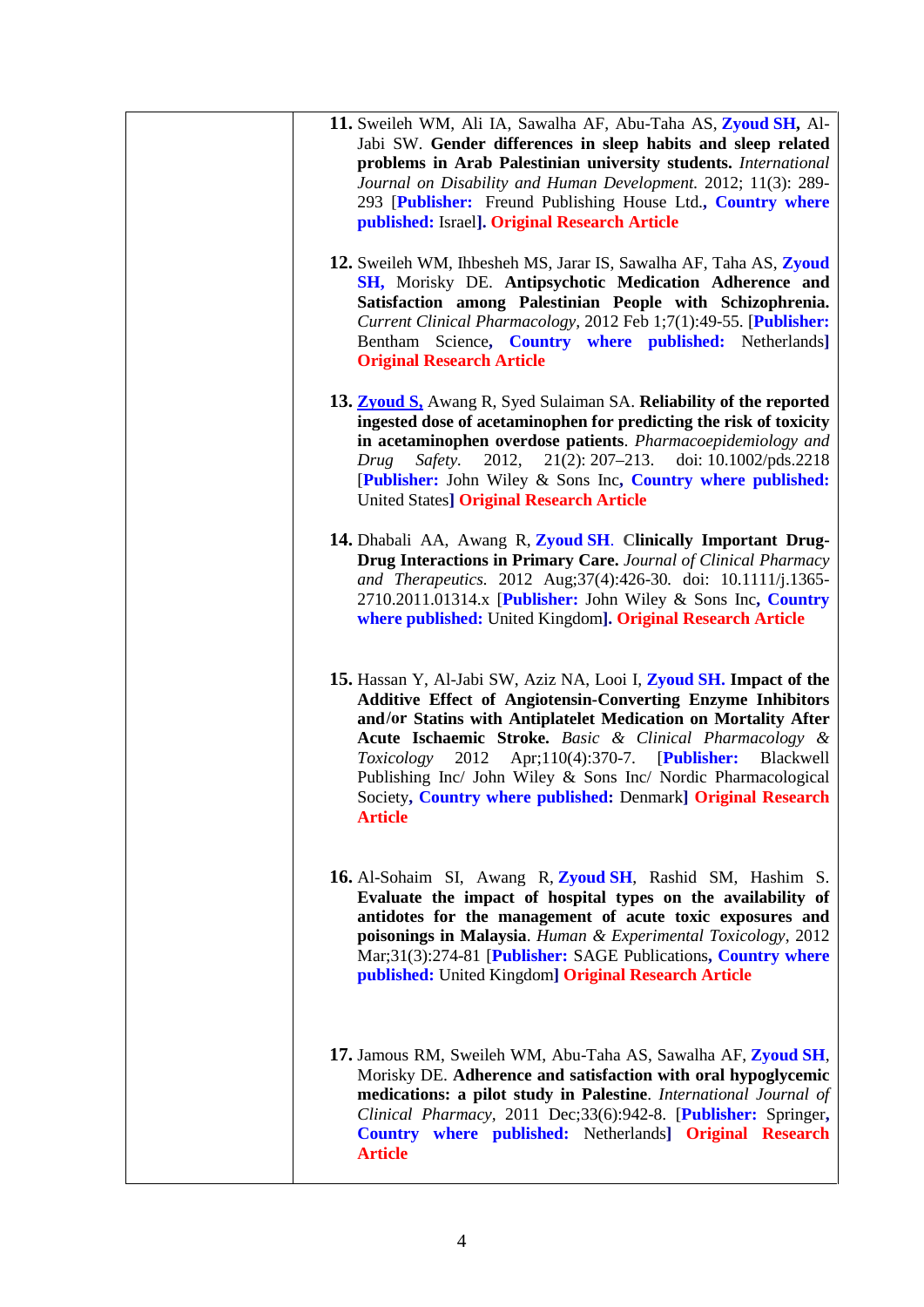| <b>18.</b> Sweileh WM, Ihbesheh MS, Jarar IS, Sawalha AF, Taha AS, Zyoud<br>SH, Morisky DE. Differences in Medication Adherence,<br><b>Satisfaction and Clinical Symptoms in Schizophrenic outpatients</b><br>Taking Different Antipsychotic Regimens. Current Drug Safety,<br>2011; 6(5): 285-290. [Publisher: Bentham Science, Country where<br>published: Netherlands] Original Research Article           |
|---------------------------------------------------------------------------------------------------------------------------------------------------------------------------------------------------------------------------------------------------------------------------------------------------------------------------------------------------------------------------------------------------------------|
| 19. Hassan Y, Al-Jabi SW, Aziz NA, Looi I, Zyoud SH. Effect of<br>Prestroke Use of Angiotensin-Converting Enzyme Inhibitors<br>Alone Versus Combination With Antiplatelets and Statin on<br>Ischemic Stroke Outcome. Clinical Neuropharmacology. 2011<br>Nov;34(6):234-40. [Publisher: Lippincott Williams & Wilkins,<br>Country where published: United States] Original Research<br><b>Article</b>          |
| 20. Hassan Y, Al-Jabi SW, Aziz NA, Looi I, Zyoud SH. Antiplatelet<br>Therapy in Diabetic Ischemic Stroke Patients: Associated<br>Factors and Outcomes. International Journal of Clinical<br>Pharmacology and Therapeutics. 2011 Oct; 49(10):605-13.<br>[Publisher: Dustri Verlag, Country where published: Germany].<br><b>Original Research Article</b>                                                      |
| 21. Awang R, Al-Sohaim SI, Zyoud SH, Khan HR, Hashim S.<br>Availability of decontamination, elimination enhancement, and<br>stabilization resources for the management of acute toxic<br>exposures and poisonings in emergency departments in<br>Malaysia. Internal and Emergency Medicine 2011 Oct;6(5):441-8.<br>[Publisher: Springer, Country where published: Italy]. Original<br><b>Research Article</b> |
| 22. Dhabali AA, Awang R, Zyoud SH. Pharmaco-epidemiologic<br>study of the prescription of contraindicated drugs in a primary<br>care setting of a university: a retrospective review of drug<br>prescription. International Journal of Clinical Pharmacology and<br>Therapeutics 2011 Aug;49(8):500-9. [Publisher: Dustri Verlag,<br><b>Country where published: Germany]. Original Research Article</b>      |
| 23. Sweileh WM, Ali IA, Sawalha AF, Abu-Taha AS, Zyoud SH, Al-<br>Jabi SW. Sleep habits and sleep problems among Palestinian<br>students. Child and Adolescent Psychiatry and Mental Health 2011<br>Jul 15;5(1):25. [Publisher: BioMed Central, Country where<br>published: United Kingdom]. Original Research Article                                                                                        |
| 24. Zyoud S. Awang R, Syed Sulaiman SA, Al-Jabi S. An Analysis of<br>the Length of Hospital Stay after Acetaminophen Overdose.<br>Human & Experimental Toxicology 2011 Jul; 30(7):550-9.<br>[Publisher: SAGE Publications, Country where published: United<br>Kingdom] Original Research Article                                                                                                              |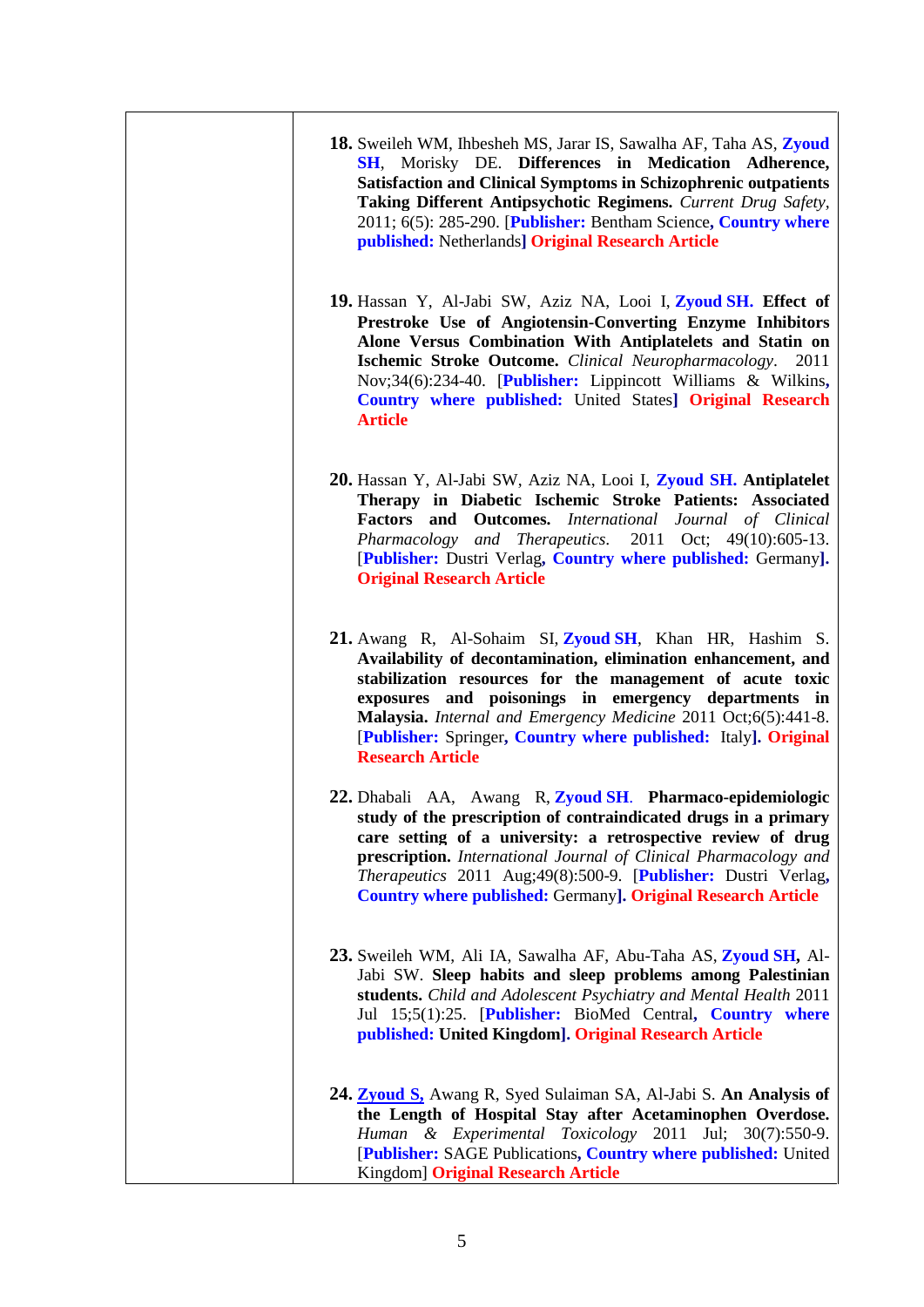| 25. Hassan Y, Al-Jabi SW, Aziz NA, Looi I, <b>Zyoud SH</b> , Statin use<br>prior to ischemic stroke onset is associated with decreased in-<br><b>hospital mortality.</b> Fundamental & Clinical Pharmacology 2011<br>Jun;25(3):388-94. [Publisher: Blackwell Publishing Inc/ John<br>Wiley & Sons Inc, Country where published: United Kingdom].                                                                   |
|--------------------------------------------------------------------------------------------------------------------------------------------------------------------------------------------------------------------------------------------------------------------------------------------------------------------------------------------------------------------------------------------------------------------|
| <b>Original Research Article</b><br><b>26. Zyoud S,</b> Awang R, Syed Sulaiman SA, Al-Jabi S. N-acetylcysteine<br>Induced Headache in Hospitalized Patients with Acute<br>Acetaminophen Overdose. Fundamental & Clinical Pharmacology<br>2011 Jun; 25(3):405-10. [Publisher: Blackwell Publishing Inc/ John<br>Wiley & Sons Inc, Country where published: United Kingdom]<br><b>Original Research Article</b>      |
| 27. Sweileh WM, Ihbesheh MS, Jarar IS, Taha AS, Sawalha AF, Zyoud<br><b>SH</b> , Jamous RM, Morisky DE. Self-reported medication<br>adherence and treatment satisfaction in patients with epilepsy.<br>Epilepsy & Behavior. 2011 Jul;21(3):301-5. [Publisher: Elsevier,<br><b>Country where published:</b> United States] <b>Original Research</b><br><b>Article</b>                                               |
| 28. S.W. Al-Jabi, Y. Hassan, N. Abd Aziz, I. Looi, S.H. Zyoud.<br>Pneumonia after acute ischemic stroke: prevalence, associated<br>factors and outcomes. Value in Health, Volume 14, Issue 3, May<br>2011, Page A34 [Publisher: Elsevier (Saunders), Country where<br>published: United States]. Abstract                                                                                                          |
| 29. S.W. Al-Jabi, Y. Hassan, N. Abd Aziz, I. Looi, S.H. Zyoud.<br>Evaluation of the clinical factors and preventive medications<br>associated with the length of hospital stay among ischemic stroke<br>patients. Value in Health, Volume 14, Issue 3, May 2011, Page A36<br>[Publisher: Elsevier (Saunders), Country where published: United<br>States]. Abstract                                                 |
| 30. <b>Zyoud S</b> , Awang R, Syed Sulaiman SA, Al-Jabi S. The impact of<br>serum acetaminophen concentration on changes in serum<br>potassium, creatinine and urea concentrations among patients<br>with acetaminophen overdose. Pharmacoepidemiology and Drug<br>Safety 2011 Feb;20(2):203-8. [Publisher: John Wiley & Sons Inc,<br>Country where published: United States]. Original Research<br><b>Article</b> |
| 31. <b>Zyoud S</b> , Awang R, Syed Sulaiman SA. Reliability of the reported<br>ingested dose of acetaminophen for predicting the risk of toxicity<br>in acetaminophen overdose patients. Drug Safety 2011; 34 (10):<br>941. [Publisher: Adis International Ltd., Country where<br>published: United Kingdom]. Abstract                                                                                             |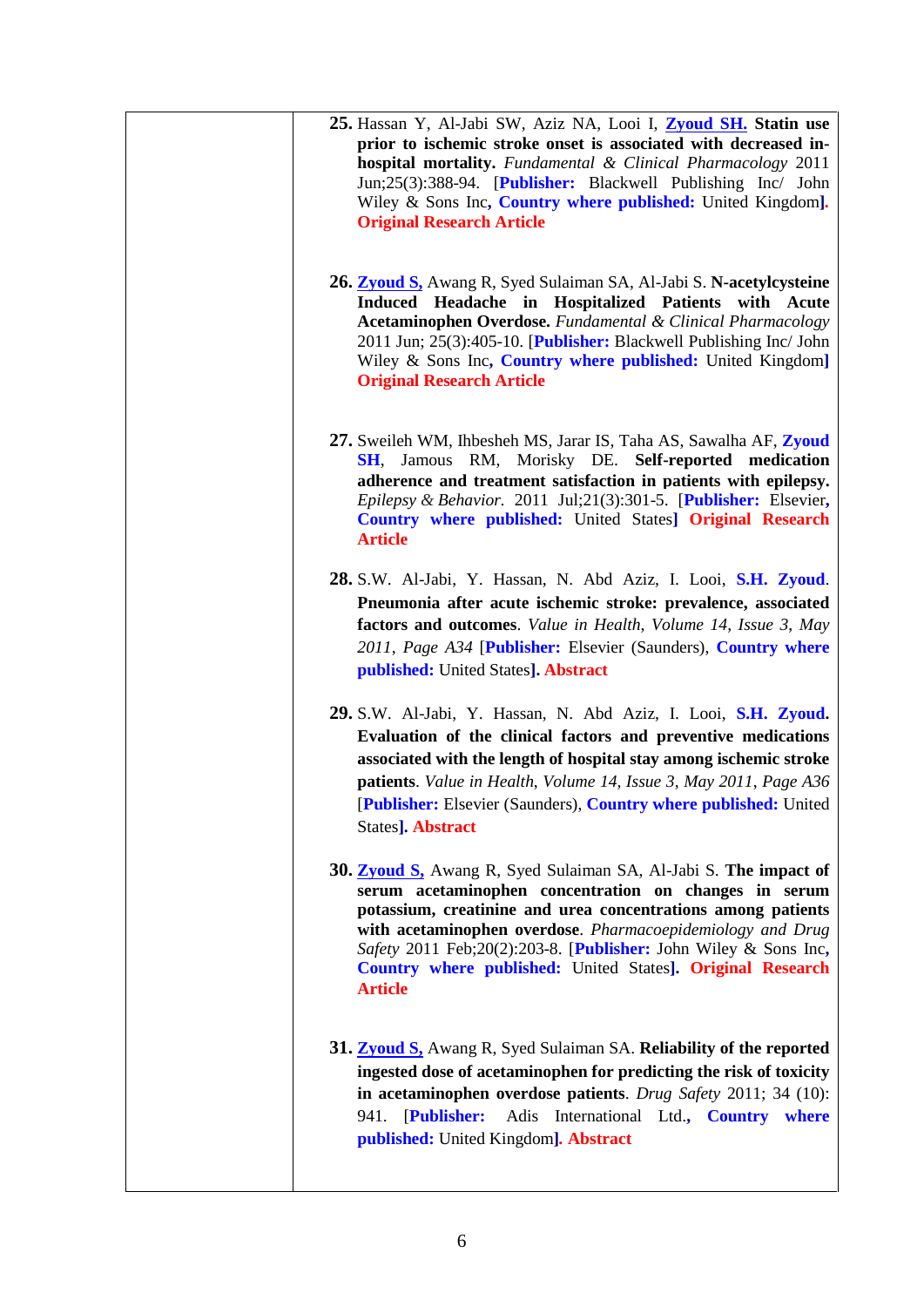| 32. Zyoud S, Awang R, Syed Sulaiman SA, Al-Jabi S. Adverse Drug<br><b>Events in Hospitalized Patients with Acetaminophen Overdose</b><br>Treated with Intravenous N-Acetylcysteine. Drug Safety 2011; 34<br>(10): 943. [Publisher: Adis International Ltd., Country where<br>published: United Kingdom]. Abstract                                                                                                                                                      |
|------------------------------------------------------------------------------------------------------------------------------------------------------------------------------------------------------------------------------------------------------------------------------------------------------------------------------------------------------------------------------------------------------------------------------------------------------------------------|
| 33. Saweileh WM, Zyoud SH, Sawalha AF, Al-Jabi. Clinical<br>Characteristics, Sex Differences and Inhospital Mortality<br>among Stroke Patients with and Without Diabetes Mellitus.<br>Diabetologia Croatica 40-2, 2011. [Publisher:<br>Sveucilisna<br>Klinika za Dijabetes. Country where published: Croatia]. Original<br><b>Research Article</b>                                                                                                                     |
| 34. SW Al-Jabi, Y Hassan, N Abd Aziz, I Looi, SH Zyoud. Effect of<br>pretreatment with angiotensin-converting enzyme inhibitors on<br>in-hospital mortality after acute ischemic stroke. Value in Health,<br>Volume 13, Issue 7, November 2010, Page A517 [Publisher:<br>Elsevier (Saunders), Country where published: United States].<br><b>Abstract</b>                                                                                                              |
| 35. <b>Zyoud S</b> , Awang R, Syed Sulaiman SA, Al-Jabi S. Assessing the<br><b>Impact of Vomiting Episodes on Outcomes after Acetaminophen</b><br>Poisoning. Basic & Clinical Pharmacology & Toxicology 2010; 107<br>(5):887-892. [Publisher: Blackwell Publishing Inc/John Wiley &<br>Sons Inc/ Nordic Pharmacological Society, Country where<br>published: Denmark] Original Research Article                                                                        |
| 36. <b>Zyoud S.</b> Awang R, Syed Sulaiman SA, Al-Jabi S. Effects of Delay<br>in Infusion of N-acetylcysteine on Appearance of Adverse Drug<br>Reactions after Acetaminophen Overdose: A retrospective<br>Pharmacoepidemiology<br>Study.<br>and<br>Drug<br>Safety<br>2010<br>Oct; $19(10):1064-70$ . [Publisher: John Wiley & Sons Inc, Country<br>where published: United States]. Original Research Article                                                          |
| 37. <b>Zyoud S</b> , Awang R, Syed Sulaiman SA, Mohamed Khan HR,<br>Sawalha A, Sweileh W, Al-Jabi S. Relationship between Serum<br>Acetaminophen Concentration and N-acetylcysteine-Induced<br>Adverse Drug Reactions. Basic & Clinical Pharmacology &<br>Toxicology 2010 Sep; 107(3):718-23. [Publisher: Blackwell<br>Publishing Inc/ John Wiley & Sons Inc/ Nordic Pharmacological<br>Society, Country where published: Denmark] Original Research<br><b>Article</b> |
| 38. Hassan Y, Abd Aziz N, Al-Jabi SW, Looi I, <b>Zyoud SH. Evaluation</b><br>of Antihypertensive Therapy Among Ischemic Stroke Survivors:<br>Impact of Ischemic Heart Disease. Journal of Cardiovascular<br>Pharmacology and Therapeutics. 2010, 15(3): 282-288. [Publisher:<br>SAGE Publications, Country where published: United state].<br><b>Original Research Article</b>                                                                                         |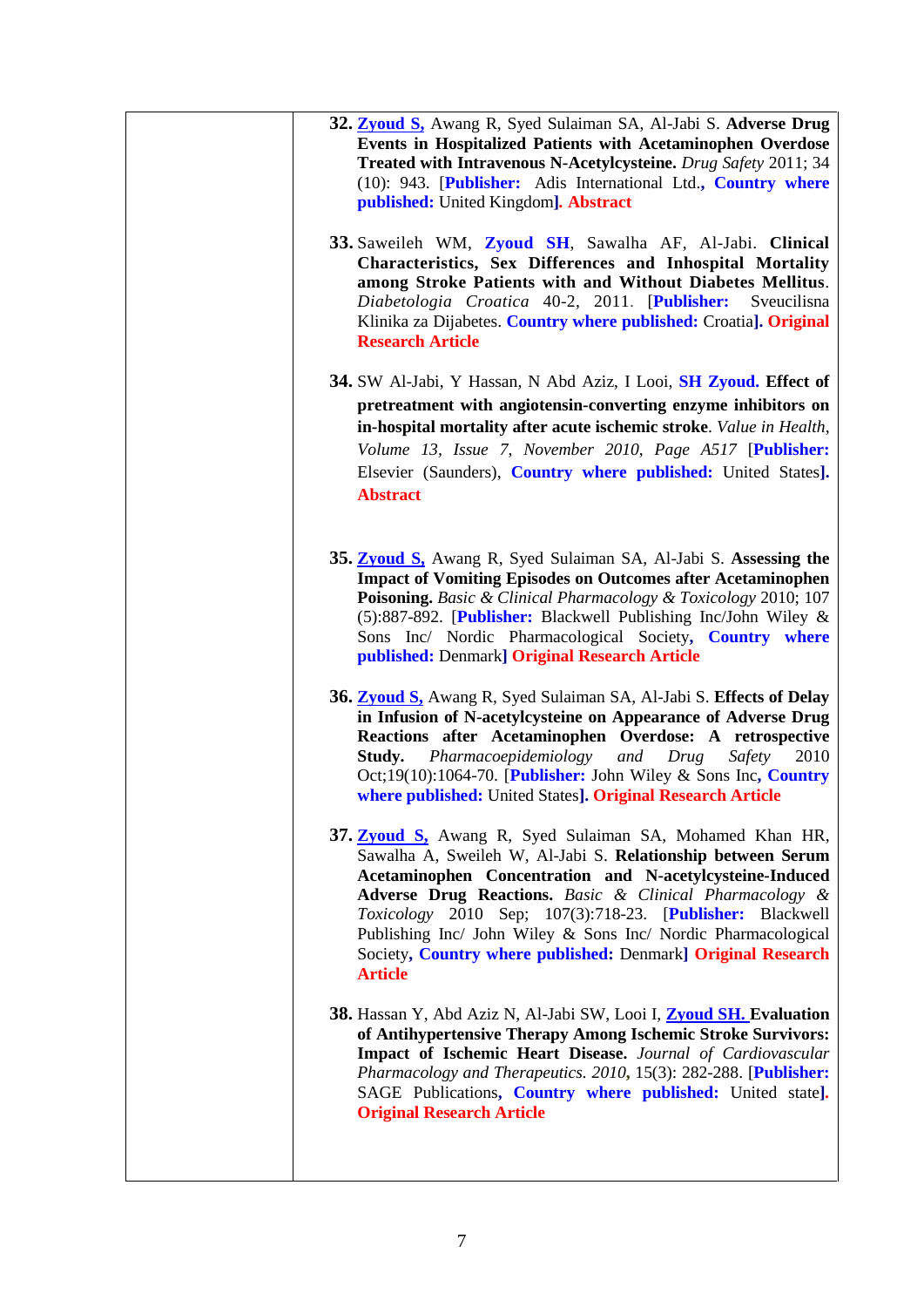| 39. Hassan Y, Abd Aziz N, Al-Jabi SW, Looi I, <b>Zyoud SH</b> . Impact of<br>Angiotensin-Converting Enzyme Inhibitors Administration<br>Prior to Acute Ischemic Stroke Onset on In-Hospital Mortality.<br>Journal of Cardiovascular Pharmacology and Therapeutics. 2010,<br>15(3): 274-281. [Publisher: SAGE Publications, Country where<br>published: United state] Original Research Article                                                                                  |
|---------------------------------------------------------------------------------------------------------------------------------------------------------------------------------------------------------------------------------------------------------------------------------------------------------------------------------------------------------------------------------------------------------------------------------------------------------------------------------|
| 40. Zyoud S. Awang R, Syed Sulaiman SA, Al-Jabi S. High<br>prevalence of hypokalemia after acute acetaminophen overdose:<br><b>Impact of psychiatric illness.</b> Human & Experimental Toxicology<br>2010 Sep; 29(9):773-8. [Publisher: SAGE Publications, Country<br>where published: United Kingdom] Original Research Article                                                                                                                                                |
| 41. <b>Zyoud S</b> , Awang R, Syed Sulaiman SA, Al-Jabi S. A Cross-<br><b>Sectional Observation of the Factors Associated with Deliberate</b><br><b>Self-Poisoning</b><br>Acetaminophen: Impact of<br>with<br>Gender<br><b>Differences</b><br>and<br>Psychiatric<br>Intervention.<br>Human<br>Psychopharmacology: Clinical and Experimental. 2010 Aug;<br>25(6):500-8. [Publisher: John Wiley & Sons Inc, Country where<br>published: United States]. Original Research Article |
| 42. <b>Zyoud S</b> , Sawalha A, Sweileh W, Awang R, Al-khalil S, Al-Jabi S,<br><b>Bsharat N. Knowledge and Practice of Pesticide Use among Farm</b><br>Workers in the West Bank, Palestine: Safety Implications.<br>Environmental Health and Preventive Medicine 2010; 15(4): 252-<br>261, [Publisher: Springer, Country where published: Japan].<br><b>Original Research Article</b>                                                                                           |
| 43. Sweileh WM, Sawalha AF, <b>Zyoud SH</b> , Al-Jabi SW, Tameem EJ.<br>Patterns of Antihypertensive Therapy in Diabetic Patients with<br>and without Reduced Renal Function. Saudi Journal of Kidney<br>Diseases and Transplantation (SJKDT) 2010 Jul; 21(4):652-9.<br>[Publisher: Saudi Center for Organ Transplantation, Country<br>where published: Saudi Arabia] Original Research Article                                                                                 |
| 44. Sawalha AF, Sweileh WM, <b>Zyoud SH</b> , Al-Jabi SW, Hasasni FM,<br>Odah AA. Analysis of Prescription dispensed at Community<br>Pharmacies in Palestine. Eastern Mediterranean health journal.<br>2010 Jul; 16(7):788-92. [Publisher: Eastern Mediterranean<br>Regional Office of the WHO, Country where published: Egypt]<br><b>Original Research Article</b>                                                                                                             |
| 45. Zyoud S, Awang R, Syed Sulaiman SA, Al-Jabi S. Association<br><b>Gastrointestinal</b><br><b>Manifestations</b><br>following<br>between<br><b>Acetaminophen Poisoning and Outcome in 291 Acetaminophen</b><br>Poisoning Patients. Pharmacoepidemiology and Drug Safety 2010<br>May; 19(5):511-517. [Publisher: John Wiley & Sons Inc, Country<br>where published: United States]. Original Research Article                                                                  |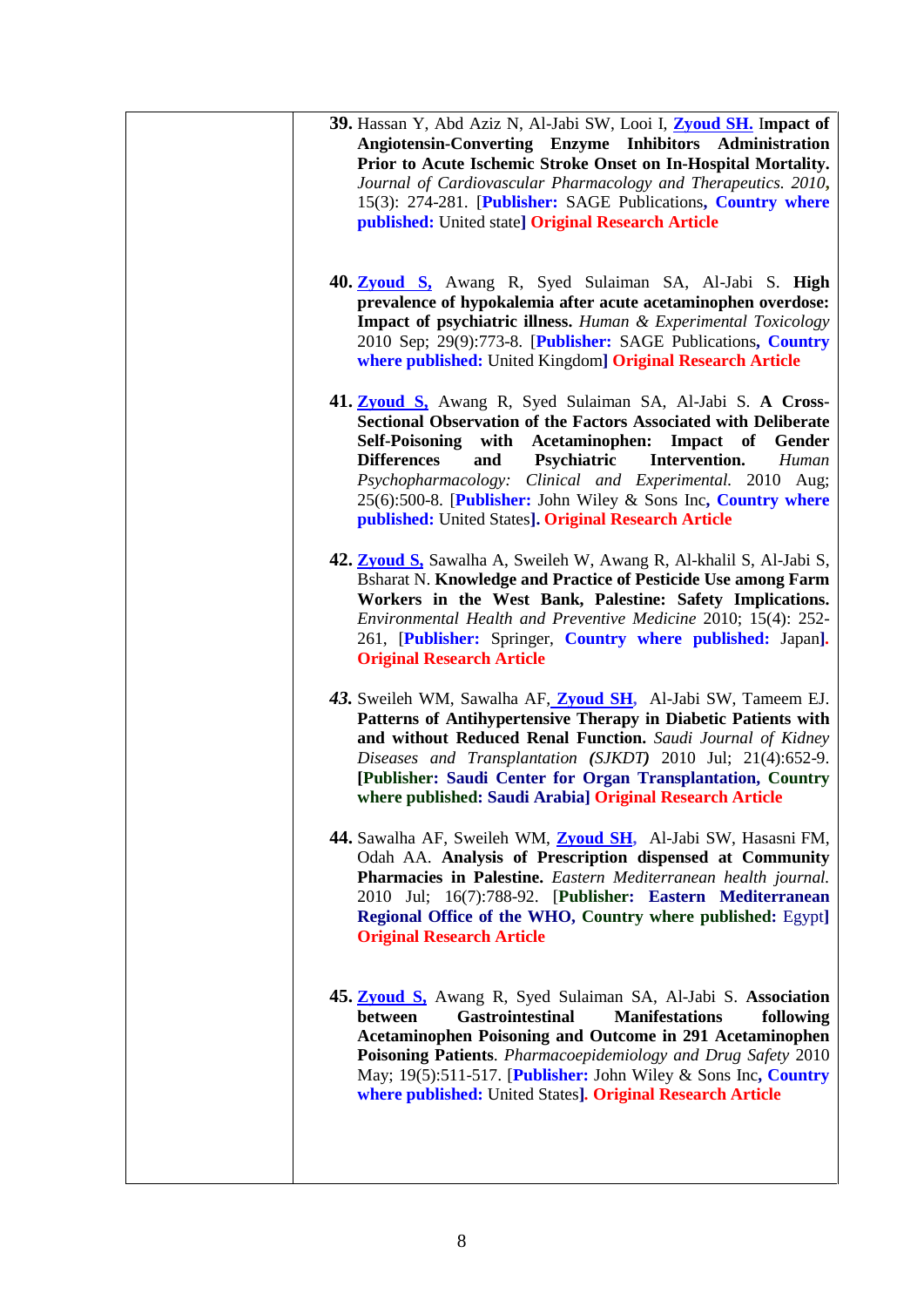| 46. Zyoud S. Awang R, Syed Sulaiman SA, Sweileh W, Al-Jabi S.<br>Incidence of adverse drug reactions induced by N-acetylcysteine<br>in patients with acetaminophen overdose. Human $&$ Experimental<br>2010<br>Mar; $29(3):153-60$ .<br>[Publisher:<br>Toxicology<br>SAGE<br>Publications, Country where published: United Kingdom].<br><b>Original Research Article</b>                                                          |  |
|-----------------------------------------------------------------------------------------------------------------------------------------------------------------------------------------------------------------------------------------------------------------------------------------------------------------------------------------------------------------------------------------------------------------------------------|--|
| 47. Sweileh WM, Sawalha AF, <b>Zyoud SH</b> , Al-Jabi SW. Bani shamsi<br>FF, Khalaf H. Storage, use, and cost of drug products for<br>Palestinian households: a cross-sectional survey. The Lancet-<br>Palestinian Health Alliance in 2010<br>[Publisher: Elsevier<br>(Saunders), Country where published: United States] Abstract                                                                                                |  |
| 48. Sweileh WM, Sawalha AF, Zyoud SH, Al-Jabi SW. Bani shamsi<br>FF, Khalaf H Storage, Utilization Pattern and Cost of Drug<br>Products Stored in Palestinian Households. International Journal<br>of Clinical Pharmacology and Therapeutics 2010 Jan; 48(1):59-67.<br>[Publisher: Dustri Verlag, Country where published: Germany]<br><b>Original Research Article</b>                                                           |  |
| 49. Sweileh WM, Sawalha AF, Zyoud SH,<br>Al-Jabi SW. Anti-<br>hypertensive therapy for acute ischemic stroke survivors. CVD<br>Prevention and Control. (2009); 4(3):171-175 [Publisher: Elsevier<br>(Saunders), Country where published: United States] Original<br><b>Research Article</b>                                                                                                                                       |  |
| 50. Sweileh WM, Sawalha AF, <b>Zyoud SH</b> , Al-Jabi SW. Bani shamsi<br>FF, Khalaf H Epidemiological, Clinical, and Pharmacological<br>Aspects of Headache in a University Undergraduate Population<br>in Palestine. Journal of Cephalalgia: an international journal of<br>headache. 2010; 30 (4): 439-446. [Publisher: Blackwell Science<br>Ltd., Country where published: United Kingdom] Original<br><b>Research Article</b> |  |
| 51. Sweileh WM, Sawalha AF, Jayousi Hanadi M., Zyoud SH, Al-Jabi<br>SW. Predictors of worsening renal function in hospitalized<br>patients. Current Drug Safety. 2009 May; 4(2):113-8. [Publisher:<br>Bentham Science, Country where published: United Kingdome]<br><b>Original Research Article</b>                                                                                                                              |  |
| 52. Sweileh WM, Sawalha AF, Zyoud SH, Al-Jabi SW, Abaas MA.<br>Discharge Medications among Stroke Survivors. Journal of<br>stroke and cerebrovascular disease. 2009; 18(2): 97-102.<br>[Publisher: Elsevier (Saunders), Country where published:<br><b>United States] Original Research Article</b>                                                                                                                               |  |
| 53. Sweileh WM, Sawalha AF, Zyoud SH, Al-Jabi SW. Pharmacy<br>education and practices in West-Bank (Palestine). American<br>Journal of Pharmaceutical Education. 2009 Apr 7; 73(2):38.<br>[Publisher: American Association of Colleges of Pharmacy,<br>Country where published: United state] Original Research<br><b>Article</b>                                                                                                 |  |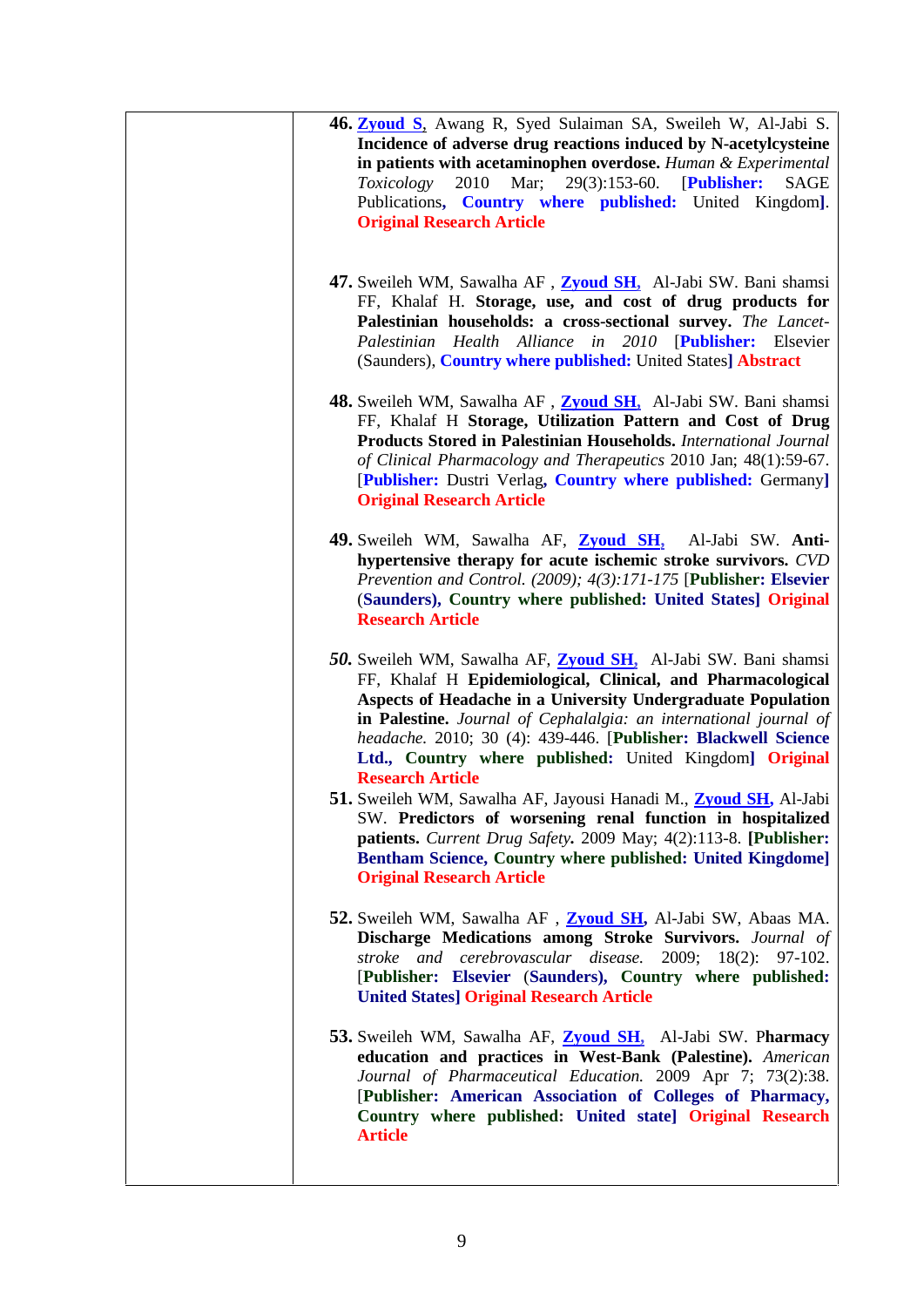| 54. Sweileh WM, Sawalha AF, Reno Tamara M., Zyoud SH, Al-Jabi<br>SW. Optimal dosing of angiotensin-converting enzyme inhibitors<br>in patients with chronic heart failure: a cross-sectional study in<br>Palestine. Annals of Saudi Medicine. 2009 Mar-Apr; 29(2):119-22.<br>[Publisher: King Faisal Specialist Hospital and Research Centre,<br>Country where published: Saudi Arabia] Original Research<br><b>Article</b> |
|-----------------------------------------------------------------------------------------------------------------------------------------------------------------------------------------------------------------------------------------------------------------------------------------------------------------------------------------------------------------------------------------------------------------------------|
| 55. Sweileh WM, Sawalha AF, <b>Zyoud SH</b> , Al-Jabi SW, Tameem EJ.<br>Shraim NY. Evaluation of antihypertensive therapy in diabetic<br>hypertensive patients: impact of ischemic heart disease.<br>Pharmacy practice. 2009; 7(1):40-46. [Publisher: Directory of<br>Open Access Journals, Country where published: Spain]<br><b>Original Research Article</b>                                                             |
| 56. Sawalha AF, Sweileh WM, <b>Zyoud SH</b> , Al-Jabi SW. Comparative<br>Analysis of Patient Package Inserts of Local and Imported Anti-<br><b>Infective Agents in Palestine.</b> Libyan Journal of Medicine.2008;<br>3(4): 35-41. [Publisher: Directory of Open Access Journals,<br><b>Country where published: Sweden] Original Research Article</b>                                                                      |
| 57. Sweileh WM, Sawalha AF, Zyoud SH, Al-Jabi SW, Nasr Y.<br>Shraim. Prevalence of Reduced Renal Function among Diabetic<br>Hypertensive Patients. International Journal of Physiology,<br>Pathophysiology and Pharmacology. 2009; 1(1): 23-29. [Publisher:<br>e-Century Pub. Corp, Country where published: United States]<br><b>Original Research Article</b>                                                             |
| 58. Sweileh WM, Sawalha AF, Al-Aqad M Sana, Zyoud SH, Al-Jabi<br>SW. Predictors of in-Hospital Mortality after Acute Stroke:<br>Impact of Gender. International journal of clinical and<br>experimental medicine. 2009; 2(1):41-47. [Publisher: e-Century<br>Pub. Corp, Country where published: United States   Original<br><b>Research Article</b>                                                                        |
| 59. <b>Zyoud SH</b> , Stroke patients with diabetes mellietus: clinical<br>characteristics, gender differences and predictor of in-hospital<br>mortality. Journal of diabetes. 2009; 1(S1): A224-225, [Publisher:<br>Wiley InterScience. Country where published: Australia]<br><b>Abstract</b>                                                                                                                             |
| 60. Sawalha AF, Sweileh WM, Zyoud SH, Al-Jabi SW. Self-Therapy<br>Practices among University Students in Palestine: Focus on<br><b>Remedies.</b><br>Complementary therapies in medicine.<br><b>Herbal</b><br>2008;16(6):343-349. [Publisher: Elsevier (Churchill Livingstone),<br>Country where published: England (Scotland)] Original<br><b>Research Article</b>                                                          |
| 61. Sweileh WM, Sawalha AF, Al-Aqad M Sana., <b>Zyoud SH</b> , Al-Jabi<br>SW. The Epidemiology of Stroke in Northern Palestine: A One-<br><b>Hospital-Based</b><br>Study.<br>Journal of stroke<br>Year,<br>and<br>cerebrovascular disease 2008; 17(6): 406-411. [Publisher: Elsevier<br>(Saunders), Country where published: United States] Original<br><b>Research Article</b>                                             |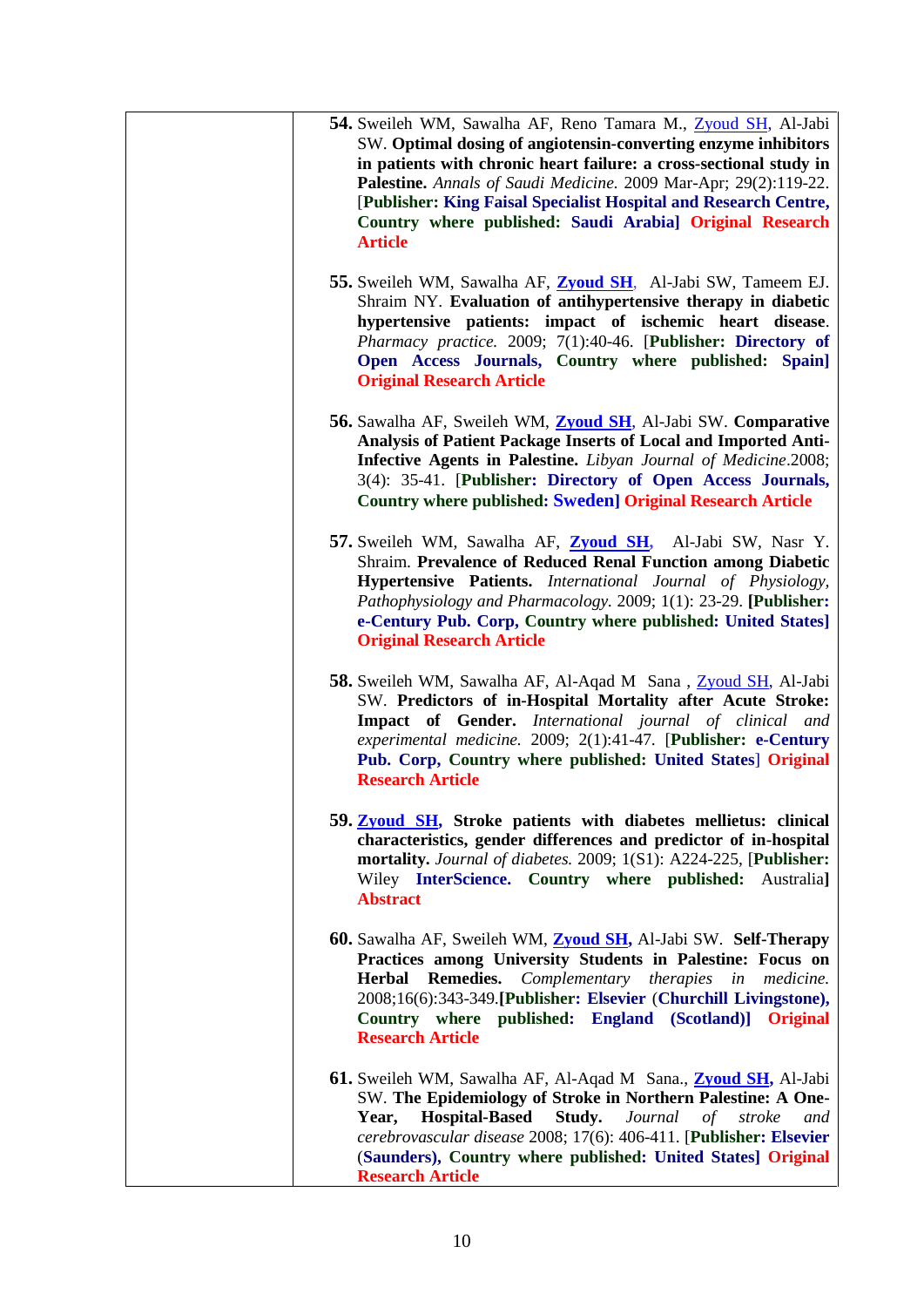| 62. Sweileh WM, Janem SA, Sawalha AF, Abu-Taha AS, Zyoud SH,<br>Sabri IA, Al-Jabi SW, Jaradat NA, Zaid AA. Medication dosing<br>errors in hospitalized patients with renal impairment: a study in<br>Palestine. Pharmacoepidemiology and drug safety. 2007 Aug;<br>16(8):908-12. [Publisher: Wiley, Country where published:<br><b>England] Original Research Article</b>                                                                                                           |
|-------------------------------------------------------------------------------------------------------------------------------------------------------------------------------------------------------------------------------------------------------------------------------------------------------------------------------------------------------------------------------------------------------------------------------------------------------------------------------------|
| 63. Sawalha AF, Sweileh WM, Zyoud SH, Al-Jabi SW. Antidote<br>Stocking at Hospitals in North Palestine. Online Journal of Health<br>& Allied Science.2006; 5(4). [Publisher: Directory of Open Access<br>Journals, Country where published: India] Original Research<br><b>Article</b>                                                                                                                                                                                              |
| 64. Sweileh WM., Sawalha AF., Salfeete S , Zyoud SH., Abu-Taha<br>AS., Al-jabi SW., Jaradat NA. and Zaid AA Admission Blood<br>Glucose Levels a Potential Indicator for short term Mortality<br>and Morbidity after Myocardial Infarction. International Journal<br>of Diabetes in Developing Countries. 2006, 26 (3): 116-121.<br>[Publisher: Directory of Open Access Journals, Country where<br>published: India] Original Research Article                                      |
| 65. Khayrolah AA, <b>Zyoud SH</b> . Formulation and clinical effect study<br>of Rue extract as mouth paste in the treatment of mouth ulcers.<br>Arab Journal of Pharmaceutical Sciences. 2004; 2(8):11-20.<br>[Publisher: Association of Arab Universities, Country where<br>published: Syrian Arab republic] Original Research Article                                                                                                                                             |
| <b>66. Zyoud SH,</b> Awang R, Syed Sulaiman SA. Adverse Drug Events in<br>Hospitalized Patients with Acetaminophen Overdose Treated<br>with Intravenous N-Acetylcysteine. The Journal of Medical<br><b>Toxicology:</b> Official journal of the American College of Medical<br>Toxicology; 2012: DOI 10.1007/s13181-012-0237-z /Publisher:<br>Springer: American College of Medical Toxicology 2012, Country<br>where published: United States]. [Epub ahead of print:<br>Abstract]. |
| 67. Haslina H., Adilah M.A., Sazaroni M.R., Awang R., Zyoud SH.<br>Sustaining 24-hour Poisoning Call Service: The Malaysian<br><b>Experience.</b> The Journal of Medical Toxicology: Official journal<br>of the American College of Medical Toxicology; 2012: DOI<br>10.1007/s13181-012-0237-z /Publisher:<br>Springer:<br>American<br>College of Medical Toxicology 2012, Country where published:<br>United States]. [Epub ahead of print: Abstract].                             |
| 68. Sazaroni MR, Awang R, Zyoud SH, Haslina H, Adilah MA,<br>Asdariah M. Review on Paraquat Poisoning in Malaysia after<br>Lifting of Ban. The Journal of Medical Toxicology: Official<br>journal of the American College of Medical Toxicology; 2012: DOI<br>10.1007/s13181-012-0237-z <i>[Publisher:</i><br>Springer:<br>American<br>College of Medical Toxicology 2012, Country where published:<br>United States]. [Epub ahead of print: Abstract].                             |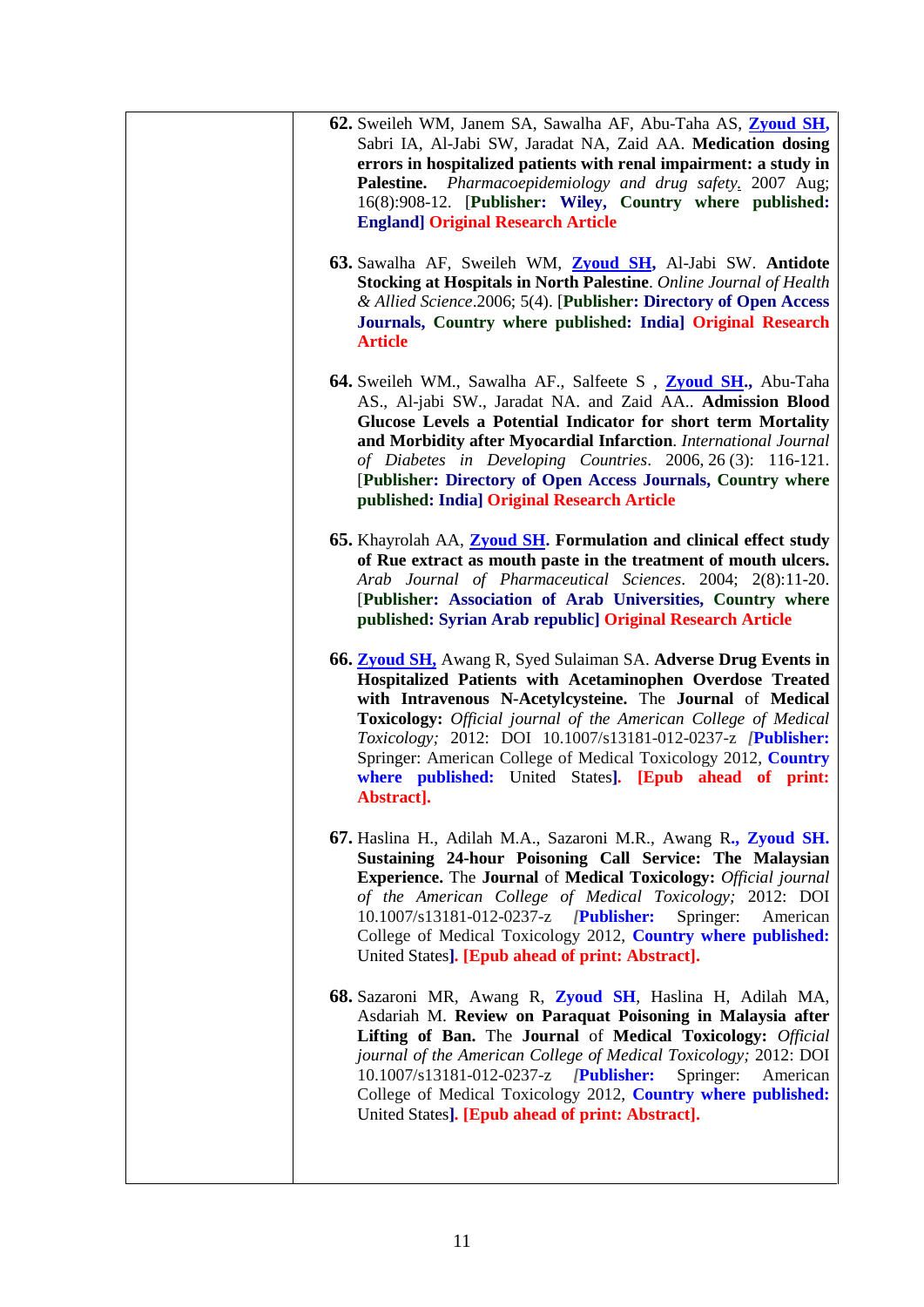| 69. Sulastri S., Nur Afni A., Zyoud SH, Dhabali AA, Awang R. Cases<br>of accidental hydrocarbon ingestion referred to the Malaysian<br>National Poison Center. The Journal of Medical Toxicology:<br>Official journal of the American College of Medical Toxicology;<br>2012: DOI 10.1007/s13181-012-0237-z <i>[Publisher: Springer:</i><br>American College of Medical Toxicology 2012, Country where<br>published: United States]. [Epub ahead of print: Abstract].                                                                  |
|----------------------------------------------------------------------------------------------------------------------------------------------------------------------------------------------------------------------------------------------------------------------------------------------------------------------------------------------------------------------------------------------------------------------------------------------------------------------------------------------------------------------------------------|
| 70. M.Nazri MT, Sulastri S, Haslina H, Maizurah O, Zyoud SH<br>Sensitizing and Engaging Youth on the Dangers of Drug Abuse<br>using Visualisation in Participatory Program (VIPP): The<br>Malaysian Experience. The Journal of Medical Toxicology:<br>Official journal of the American College of Medical Toxicology;<br>2012: DOI 10.1007/s13181-012-0237-z /Publisher: Springer:<br>American College of Medical Toxicology 2012, Country where<br>published: United States]. [Epub ahead of print: Abstract].                        |
| 71. Dhabali AA, Awang A, Hamdan Z, Zyoud SH. Prescription-<br>Related Problems of Non-Steroidal Anti-Inflammatory Drugs in<br>a Primary Care Setting. The Journal of Medical Toxicology:<br>Official journal of the American College of Medical Toxicology;<br>2012: DOI 10.1007/s13181-012-0237-z <b>Publisher:</b> Springer:<br>American College of Medical Toxicology 2012, Country where<br>published: United States]. [Epub ahead of print: Abstract].                                                                            |
| 72. Haji Daud A, Lajis R, Mohd Ariff A, Zyoud SH, Halilol Rahman<br>M.K. Toxic Plants Poisoning Cases Reported to National Poison<br>Center (2006-2009). The Journal of Medical Toxicology: Official<br>journal of the American College of Medical Toxicology; 2012: DOI<br>10.1007/s13181-012-0237-z <i>[Publisher:</i><br>Springer:<br>American<br>College of Medical Toxicology 2012, Country where published:<br>United States]. [Epub ahead of print: Abstract].                                                                  |
| 73. Halilol Rahman M.K., Awang R, Zyoud SH, Adilah MA, Nur Afni<br>A. Malaysian Hospitals' Calls for Children Exposure to<br>Household Cleaning Products: An Analysis of 2006-2009<br>National Poison Centre Data. The Journal of Medical<br>Toxicology: Official journal of the American College of Medical<br>Toxicology; 2012: DOI 10.1007/s13181-012-0237-z /Publisher:<br>Springer: American College of Medical Toxicology 2012, Country<br>where published: United States]. [Epub ahead of print:<br>Abstract].                  |
| 74. Haji Daud A, Lajis R, Mohd Ariff A, Zyoud SH, Halilol Rahman<br>M.K. Samsudin S. An overview of the types of natural toxins<br>poisoning cases reported to the National Poison Center for the<br>period of 2006 to 2009. The Journal of Medical Toxicology:<br>Official journal of the American College of Medical Toxicology;<br>2012: DOI 10.1007/s13181-012-0237-z <i>[Publisher:</i><br>Springer:<br>American College of Medical Toxicology 2012, Country where<br>published: United States]. [Epub ahead of print: Abstract]. |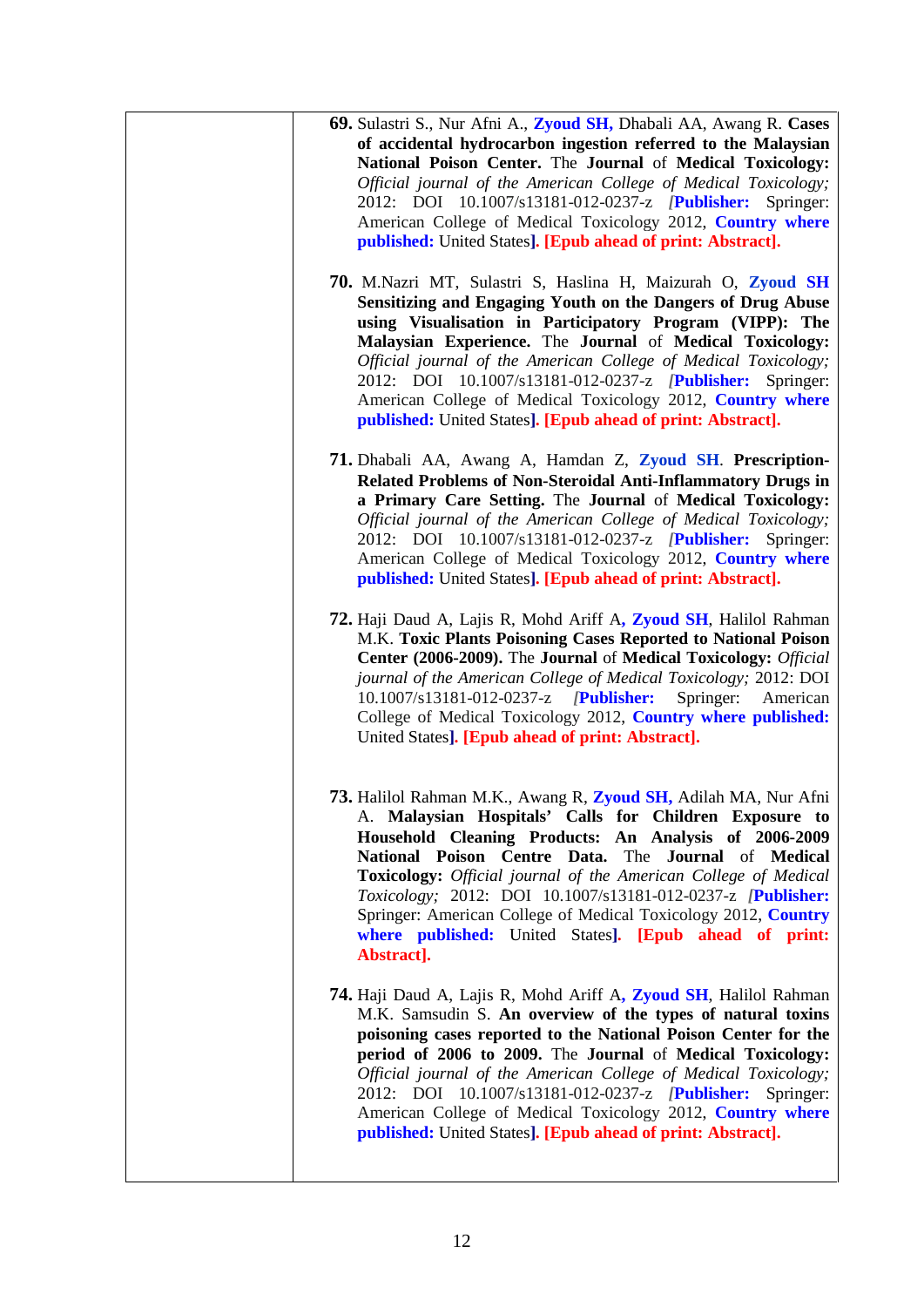|                    | 75. Nur Afni A, Awang R, Zyoud SH, Sulastri S, Haslina H, Sazaroni<br>MR. Poisoning in Children: A Four Year Review (2006-2009) On<br>Cases Reported to the National Poison Centre of Malaysia. The<br>Journal of Medical Toxicology: Official journal of the American<br>College of Medical Toxicology; 2012: DOI 10.1007/s13181-012-<br>0237-z <i>[Publisher: Springer: American College of Medical</i><br>Toxicology 2012, Country where published: United States].<br>[Epub ahead of print: Abstract]. |
|--------------------|------------------------------------------------------------------------------------------------------------------------------------------------------------------------------------------------------------------------------------------------------------------------------------------------------------------------------------------------------------------------------------------------------------------------------------------------------------------------------------------------------------|
|                    | 76. Adilah M.A., Haslina H., Awang R., Zyoud SH, Sulastri S. Trend<br>of Poisoning Cases Referred to the National Poison Centre of<br>Malaysia from 2006 to 2009. The Journal of Medical Toxicology:<br>Official journal of the American College of Medical Toxicology;<br>2012: DOI 10.1007/s13181-012-0237-z <i>[Publisher: Springer:</i><br>American College of Medical Toxicology 2012, Country where<br>published: United States]. [Epub ahead of print: Abstract].                                   |
|                    | 77. <b>Zyoud S</b> , Awang R, Syed Sulaiman SA. Reliability of the reported<br>ingested dose of acetaminophen for predicting the risk of toxicity<br>in acetaminophen overdose patients. Drug Safety 2011; 34 (10):<br>941. [Publisher: Adis International Ltd., Country where<br>published: United Kingdom]. Abstract                                                                                                                                                                                     |
| <b>Conferences</b> | Zyoud SH, Awang R, Syed Sulaiman SA, Sweileh WM, Al-Jabi SW.<br>1.<br>Clinical Factors Associated with hypokalemia after Acute<br>Acetaminophen Overdose: a Hospital-Based Study. Presented in<br>Asia Pacific Association of Medical Toxicology (APAMT)- 8 <sup>th</sup><br>scientific congress, Beijing, China.                                                                                                                                                                                          |
|                    | 2.<br>Zyoud SH, Awang R, Syed Sulaiman SA, Al-Jabi SW. Headache in-<br>hospitalized patients with acute acetaminophen overdose:<br>Prevalence and Associated Factors. Presented in Asia Pacific<br>Association of Medical Toxicology (APAMT)- 8 <sup>th</sup> scientific congress<br>Beijing, China.                                                                                                                                                                                                       |
|                    | 3.<br>Zyoud SH, Awang R, Syed Sulaiman SA, Al-Jabi SW.<br>Acetaminophen Intoxication in Malaysia: Intentional versus<br>Unintentional Injury. Presented in Asia Pacific Association of<br>Medical Toxicology (APAMT)-8 <sup>th</sup> scientific congress, Beijing, China.                                                                                                                                                                                                                                  |
|                    | 4.<br>Sawalha AF, Daraghmeh A, Sweileh WM, Zyoud SH, Al-Jabi SW.<br>High doses of Atropine in the management of a malathion<br>poisoning case. Accepted for publish at journal of clinical<br>toxicology.(2009) [Publisher: European Association of Poison<br>Centers & Clinical Toxicologists, Country where published: United<br>state].                                                                                                                                                                 |
|                    | 5.<br><b>Zyoud SH</b> , Awang R, Syed Sulaiman SA, Al-Jabi SW. The impact of<br>serum acetaminophen concentration on changes in serum<br>potassium, creatinine and urea concentrations among patients with<br>acetaminophen overdose. Presented in Asia Pacific Association of<br>Medical Toxicology (APAMT)- 9 <sup>th</sup> scientific congress. Hanoi, Vietnam.                                                                                                                                         |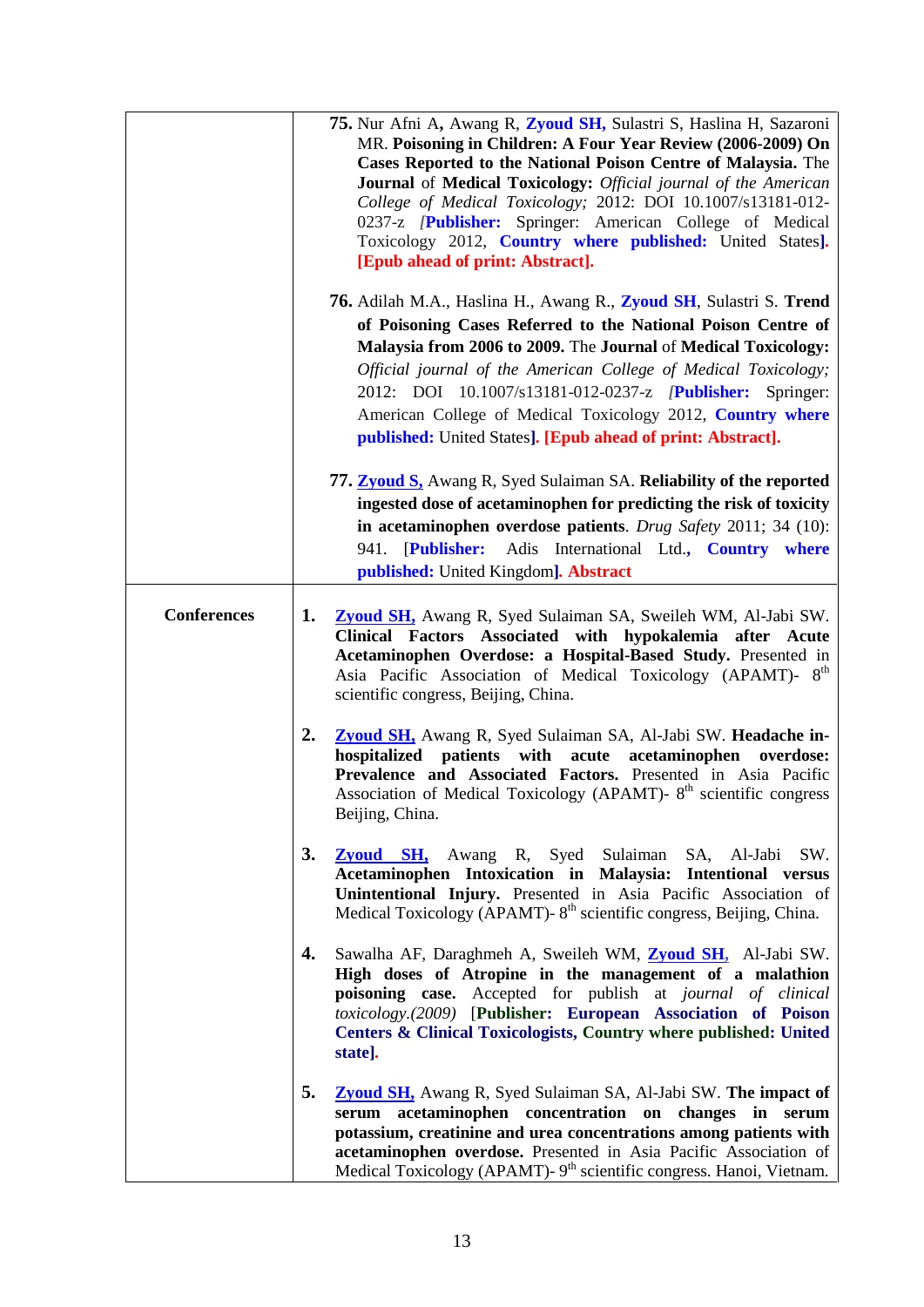| 6. | <b>Zyoud SH</b> , Awang R, Syed Sulaiman SA, Al-Jabi<br>SW.<br>Acetaminophen overdose and vomiting: prevalence, predictors, and<br>in-hospital outcomes. Presented in Asia Pacific Association of Medical<br>Toxicology (APAMT)- 9 <sup>th</sup> scientific congress. Hanoi, Vietnam.                                                                                             |
|----|-----------------------------------------------------------------------------------------------------------------------------------------------------------------------------------------------------------------------------------------------------------------------------------------------------------------------------------------------------------------------------------|
| 7. | <b>Zyoud SH</b> , Awang R, Al-Jabi SW Pesticide illness (self-reported<br>toxicity symptoms) among farm workers in the West bank,<br>Palestine. Presented in Asia Pacific Association of Medical<br>Toxicology (APAMT)- 9 <sup>th</sup> scientific congress. Hanoi, Vietnam.                                                                                                      |
| 8. | Samsudin S, Awang R, Al-Sohaim S, <b>Zyoud SH</b> , The need for clinical<br>toxicology training among emergency department health care<br>professionals in Malaysian hospitals. Presented in Asia Pacific<br>Association of Medical Toxicology (APAMT)- 9 <sup>th</sup> scientific congress.<br>Hanoi, Vietnam.                                                                  |
| 9. | Rashid S, Awang R, Al-Sohaim S, <b>Zyoud SH</b> , The impact of hospital<br>type on the availability of antidotes for the management of acute<br>toxic exposures and poisonings in Malaysia. Presented in Asia Pacific<br>Association of Medical Toxicology (APAMT)- 9 <sup>th</sup> scientific congress.<br>Hanoi, Vietnam.                                                      |
|    | 10. Jayabalan A, Awang R, Al-Sohaim S, Zyoud SH, Availability of<br>decontamination, elimination enhancement, and stabilization<br>facilities for the management of acute toxic exposures and<br>poisonings in emergency departments in Malaysia. Presented in Asia<br>Pacific Association of Medical Toxicology (APAMT)- 9 <sup>th</sup> scientific<br>congress. Hanoi, Vietnam. |
|    | 11. Hashim H, Awang R, Al-Sohaim S, Zyoud SH, A descriptive and<br>comparative study on the availability of laboratory diagnostics for<br>poisoned patients in Malaysia. Presented in Asia Pacific Association<br>of Medical Toxicology (APAMT)- 9 <sup>th</sup> scientific congress. Hanoi,<br>Vietnam.                                                                          |
|    | 12. Al-Jabi SW, Hassan Y, Abd Aziz N, Looi I, Zyoud SH. Low<br>prevalence of preadmission warfarin use among acute ischemic<br>stroke patients: impact of safety versus toxicity. Asia Pacific<br>Association of Medical Toxicology (APAMT) 9 <sup>th</sup> scientific congress.<br>Hanoi, Vietnam.                                                                               |
|    | 13. Al-Jabi SW, Hassan Y, Abd Aziz N, Looi I, <b>Zyoud SH.</b> Effect of<br>pretreatment with angiotensin-converting enzyme inhibitors on in-<br>hospital mortality after acute ischemic stroke. 4th Asia-Pacific<br>Conference. Phuket, Thailand.                                                                                                                                |
|    | 14. <b>Zyoud SH</b> , Awang R, Syed Sulaiman SA, Al-Jabi<br>SW.<br>Acetaminophen overdose and vomiting: prevalence, predictors, and<br>in-hospital outcomes. Presented in International Conference on<br>Biomarkers & Clinical Research 2010, USA.                                                                                                                                |
|    | 15. <b>Zyoud SH</b> , Awang R, Syed Sulaiman SA, Al-Jabi SW. Adverse Drug<br>Events in Hospitalized Patients with Acetaminophen Overdose                                                                                                                                                                                                                                          |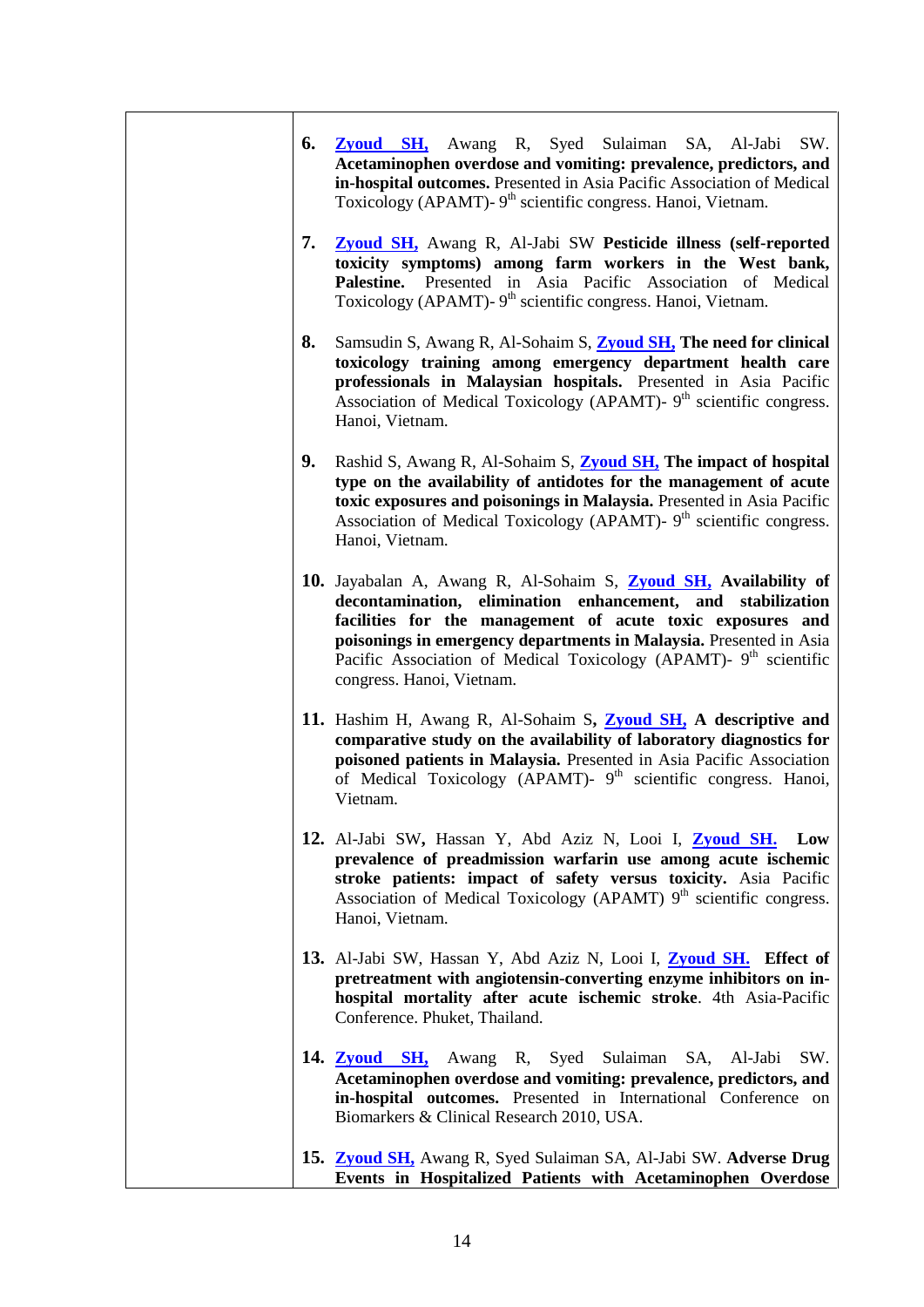| Treated with Intravenous N-Acetylcysteine. In the 11 <sup>th</sup> Annual<br>Meeting of the International Society of Pharmacovigilance (ISoP 2011).<br>Organized jointly by the International Society of Pharmacovigilance<br>(ISoP). Held at Harbiye Military Museum, Istanbul, Turkey from 26 <sup>th</sup> to<br>28 <sup>th</sup> October 2011. Published in Drug Safety journal 2011; 34 (10): 943.<br>Impact factors: 3.599                                                                                                                                                           |  |
|--------------------------------------------------------------------------------------------------------------------------------------------------------------------------------------------------------------------------------------------------------------------------------------------------------------------------------------------------------------------------------------------------------------------------------------------------------------------------------------------------------------------------------------------------------------------------------------------|--|
| 16. Zyoud SH, Awang R, Syed Sulaiman SA, Al-Jabi SW. Reliability of<br>the Reported Ingested Dose of Acetaminophen for Predicting the<br>Risk of Toxicity in Acetaminophen Overdose Patients. In the<br>11 <sup>th</sup> Annual Meeting of the International Society of Pharmacovigilance<br>(ISOP 2011).<br>Organized jointly by the International Society of<br>Pharmacovigilance (ISoP). Held at Harbiye Military Museum, Istanbul,<br>Turkey from 26 <sup>th</sup> to 28 <sup>th</sup> October 2011. Published in Drug Safety<br>journal 2011; 34 (10): 941-942. Impact factors: 3.599 |  |
| 17. Zyoud SH, Awang R, Syed Sulaiman SA. Adverse Drug Events in<br>Hospitalized Patients with Acetaminophen Overdose Treated with<br>Intravenous N-Acetylcysteine. In the 10 <sup>th</sup> Annual Scientific Congress<br>of Asia Pacific Association of Medical Toxicology (APAMT).<br>Organized jointly by the Asia Pacific Association of Medical<br>Toxicology. Held at Golden Sands Resort, Penang, Malaysia from 11 <sup>th</sup><br>$-14^{\text{th}}$ November 2011. Pg 73-74.                                                                                                       |  |
| 18. Haslina H., Adilah M.A., Sazaroni M.R., Awang R., Zyoud SH<br>Sustaining 24-hour Poisoning Call Service: The Malaysian<br><b>Experience.</b> In the 10 <sup>th</sup> Annual Scientific Congress of Asia Pacific<br>Association of Medical Toxicology (APAMT). Organized jointly by the<br>Asia Pacific Association of Medical Toxicology. Held at Golden Sands<br>Resort, Penang, Malaysia from $11^{th} - 14^{th}$ November 2011.                                                                                                                                                     |  |
| 19. Sazaroni MR, Awang R, Zyoud SH, Haslina H, Adilah MA, Asdariah<br>M. Review on Paraquat Poisoning in Malaysia after Lifting of Ban.<br>In the 10 <sup>th</sup> Annual Scientific Congress of Asia Pacific Association of<br>Medical Toxicology (APAMT). Organized jointly by the Asia Pacific<br>Association of Medical Toxicology. Held at Golden Sands Resort,<br>Penang, Malaysia from $11^{th} - 14^{th}$ November 2011.                                                                                                                                                           |  |
| 20. Sulastri S., Nur Afni A., Zyoud SH, Dhabali AA, Awang R. Cases of<br>accidental hydrocarbon ingestion referred to the Malaysian<br>National Poison Center. In the 10 <sup>th</sup> Annual Scientific Congress of Asia<br>Pacific Association of Medical Toxicology (APAMT). Organized<br>jointly by the Asia Pacific Association of Medical Toxicology. Held at<br>Golden Sands Resort, Penang, Malaysia from $11th - 14th$ November<br>2011.                                                                                                                                          |  |
| 21. M.Nazri MT, Sulastri S, Haslina H, Maizurah O, Zyoud SH<br>Sensitizing and Engaging Youth on the Dangers of Drug Abuse<br>using Visualisation in Participatory Program (VIPP): The<br>Malaysian Experience. In the 10 <sup>th</sup> Annual Scientific Congress of Asia<br>Pacific Association of Medical Toxicology (APAMT). Organized<br>jointly by the Asia Pacific Association of Medical Toxicology. Held at<br>Golden Sands Resort, Penang, Malaysia from $11th - 14th$ November<br>2011.                                                                                         |  |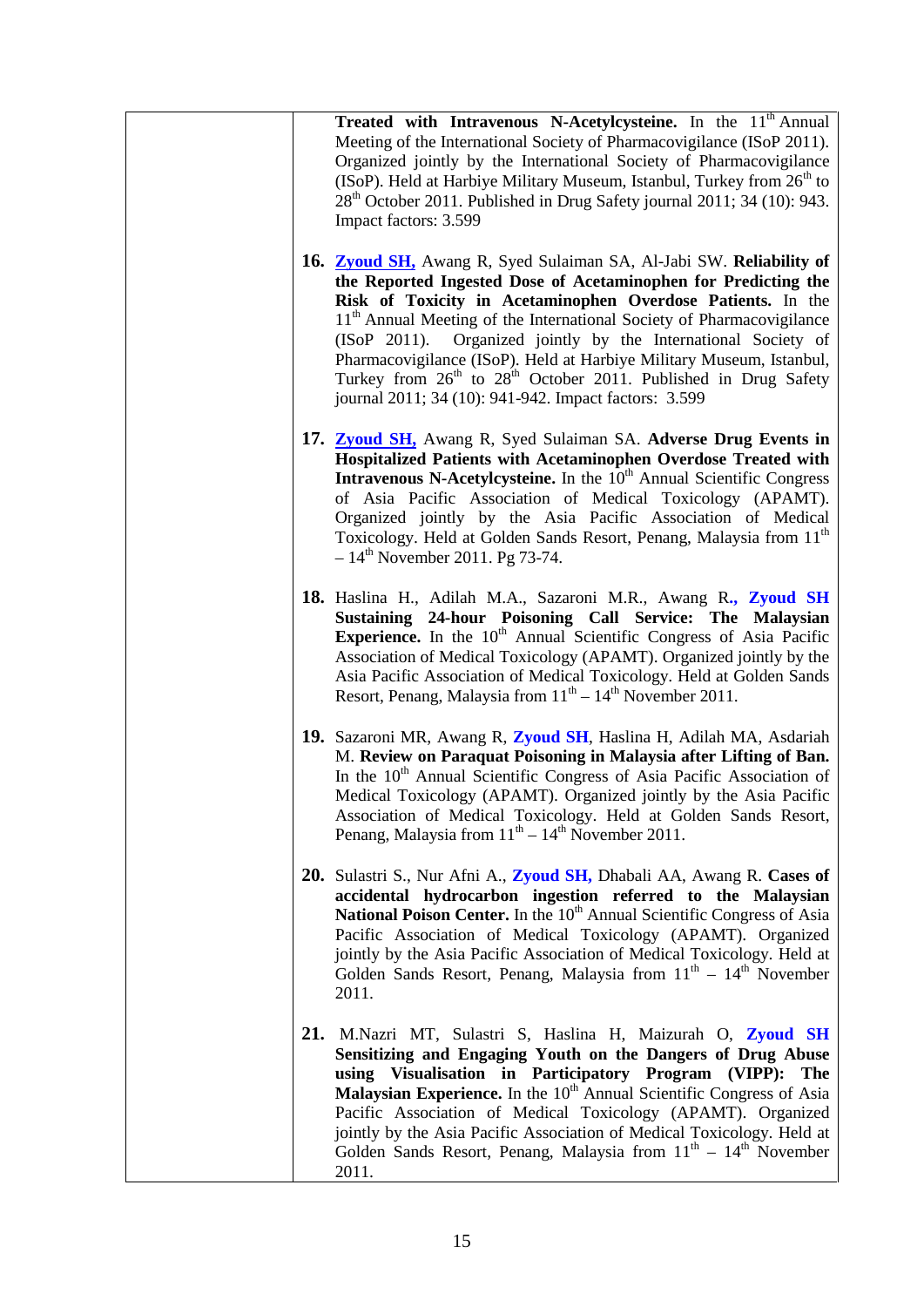| 22. Abdullah AH Dhabali, Rahmat Awang, Zulham Hamdan, Sa'ed H.<br>Zyoud. Prescription-Related Problems of Non-Steroidal Anti-<br>Inflammatory Drugs in a Primary Care Setting. In the 10 <sup>th</sup> Annual<br>Scientific Congress of Asia Pacific Association of Medical Toxicology<br>(APAMT). Organized jointly by the Asia Pacific Association of<br>Medical Toxicology. Held at Golden Sands Resort, Penang, Malaysia<br>from $11th - 14th$ November 2011.                                                              |
|--------------------------------------------------------------------------------------------------------------------------------------------------------------------------------------------------------------------------------------------------------------------------------------------------------------------------------------------------------------------------------------------------------------------------------------------------------------------------------------------------------------------------------|
| 23. Azizan Haji Daud, Razak Hj Lajis, Adilah Mohd Ariff, Sa'ed H.<br><b>Zyoud</b> , Halilol Rahman Toxic Plants Poisoning Cases Reported to<br>National Poison Center (2006-2009). In the 10 <sup>th</sup> Annual Scientific<br>Congress of Asia Pacific Association of Medical Toxicology<br>(APAMT). Organized jointly by the Asia Pacific Association of<br>Medical Toxicology. Held at Golden Sands Resort, Penang, Malaysia<br>from $11th - 14th$ November 2011.                                                          |
| 24. Halilol Rahman M.K., Rahmat Awang, Sa'ed H. Zyoud, Adilah MA,<br>Nur Afni A. Malaysian Hospitals' Calls for Children Exposure to<br>Household Cleaning Products: An Analysis of 2006-2009 National<br>Poison Centre Data. In the 10 <sup>th</sup> Annual Scientific Congress of Asia<br>Pacific Association of Medical Toxicology (APAMT). Organized<br>jointly by the Asia Pacific Association of Medical Toxicology. Held at<br>Golden Sands Resort, Penang, Malaysia from $11th - 14th$ November<br>2011.               |
| 25. Azizan Haji Daud, Razak Hj Lajis, Adilah Mohd Ariff, Sa'ed H.<br>Zyoud, Halilol Rahman, Sulastri Samsudin An overview of the types<br>of natural toxins poisoning cases reported to the National Poison<br>Center for the period of 2006 to 2009. In the $10th$ Annual Scientific<br>Congress of Asia Pacific Association of Medical Toxicology<br>(APAMT). Organized jointly by the Asia Pacific Association of<br>Medical Toxicology. Held at Golden Sands Resort, Penang, Malaysia<br>from $11th - 14th$ November 2011. |
| 26. Nur Afni A, Awang R, Zyoud SH, Sulastri S, Haslina H, Sazaroni MR.<br>Poisoning in Children: A Four Year Review (2006-2009) On Cases<br>Reported to the National Poison Centre of Malaysia. In the 10 <sup>th</sup><br>Annual Scientific Congress of Asia Pacific Association of Medical<br>Toxicology (APAMT). Organized jointly by the Asia Pacific<br>Association of Medical Toxicology. Held at Golden Sands Resort,<br>Penang, Malaysia from $11th - 14th$ November 2011.                                             |
| 27. Adilah M.A., Haslina H., Awang R., Zyoud SH, Sulastri S. Trend of<br>Poisoning Cases Referred to the National Poison Centre of<br><b>Malaysia from 2006 to 2009.</b> In the $10th$ Annual Scientific Congress of<br>Asia Pacific Association of Medical Toxicology (APAMT). Organized<br>jointly by the Asia Pacific Association of Medical Toxicology. Held at<br>Golden Sands Resort, Penang, Malaysia from $11th - 14th$ November<br>2011.                                                                              |
| 28. Al-Jabi SW, Hassan Y, Aziz NA, Looi I, Zyoud SH. Pneumonia after<br>acute ischemic stroke: prevalence, associated factors and outcomes.                                                                                                                                                                                                                                                                                                                                                                                    |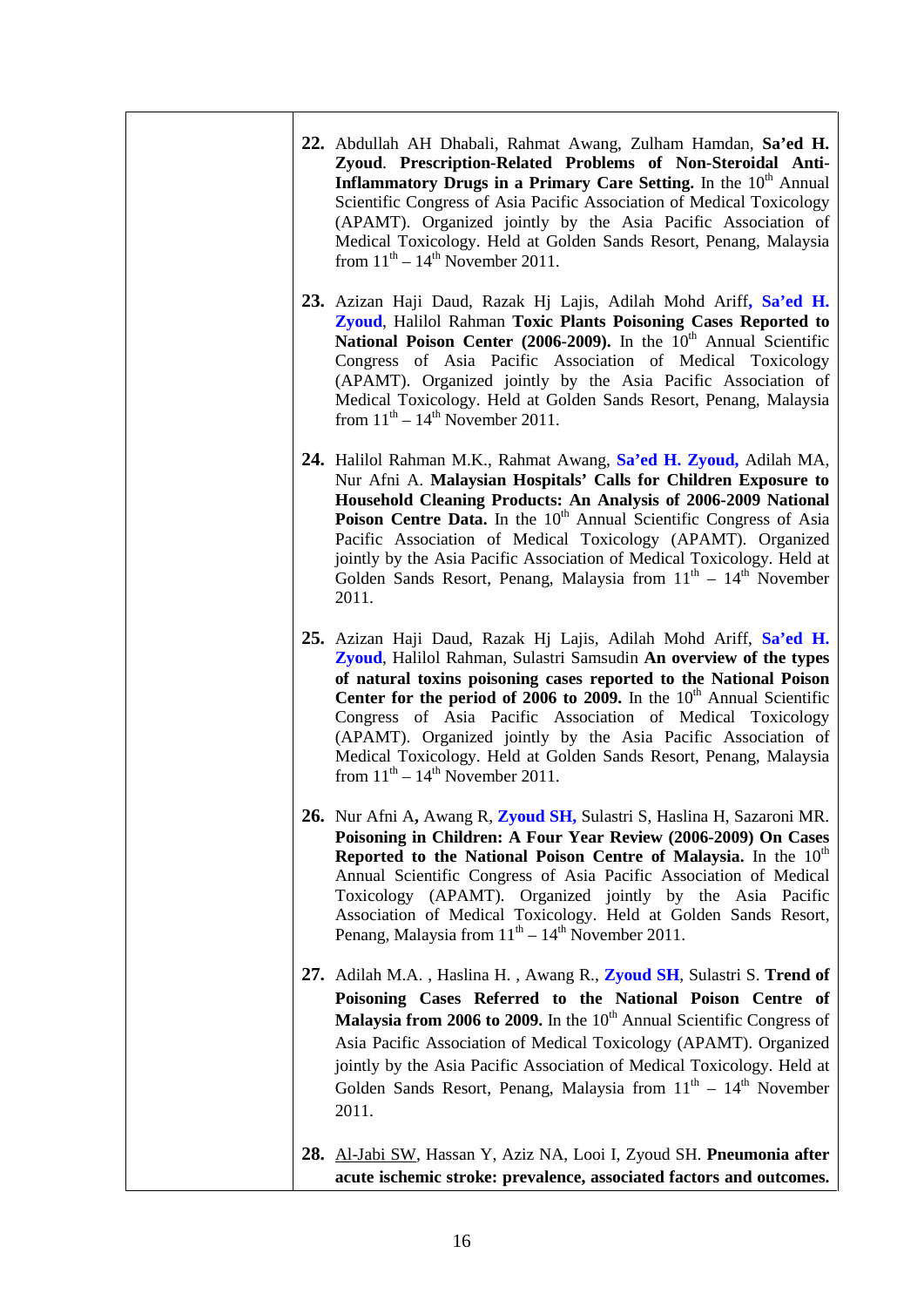|                                    | In the ISPOR 16 <sup>th</sup> Annual International Meeting. Organized jointly by<br>the International Society for Pharmacoeconomics and Outcomes<br>Research (ISPOR). Held at Hilton Baltimore, Baltimore, MD, USA<br>from $21^{st}$ -25 <sup>th</sup> May 2011.<br>29. Al-Jabi SW, Hassan Y, Aziz NA, Looi I, Zyoud SH. Antiplatelet<br>therapy in diabetic ischemic stroke patients: Impact on outcomes.<br>In the the 4th International Congress on Prediabetes and the Metabolic<br>Syndrome, Organized jointly by the Kenes International. Held at<br>Palacio Municipal de Congreso, Madrid, Spain from 6 <sup>th</sup> -9 <sup>th</sup> April 2011. |
|------------------------------------|-----------------------------------------------------------------------------------------------------------------------------------------------------------------------------------------------------------------------------------------------------------------------------------------------------------------------------------------------------------------------------------------------------------------------------------------------------------------------------------------------------------------------------------------------------------------------------------------------------------------------------------------------------------|
|                                    | 30. Al-Jabi SW, Hassan Y, Aziz NA, Looi I, Zyoud SH. Evaluation of the<br>clinical factors and preventive medications associated with the<br>length of hospital stay among ischemic stroke patients. In the<br>Proceedings of ISPOR 16 <sup>th</sup> Annual International Meeting. Organized<br>jointly by the International Society for Pharmacoeconomics and<br>Outcomes Research (ISPOR). Held at Hilton Baltimore, Baltimore,<br>MD, USA from $21st - 25th$ May 2011.                                                                                                                                                                                 |
|                                    | 31. Participation as presenter in the Third Conference of Samara'a Drug<br>Industry Company in Baghdad/Iraq (2002)<br>32. Participation as presenter in the Third Conference of Pharmacy in the<br>Field of Herbal Medicine / Mosul University/ Mosul/ Iraq (2002).<br>33. Participation as presenter in the 26th Scientific Conference of Arab<br>Pharmacists' Union/ Amman/ Jordan from 10-12 April 2008.                                                                                                                                                                                                                                               |
| <b>Awards and</b><br>scholarship   | • Islamic development bank (IDB) Merit scholarship, PhD, $2009 - 2012$ .<br>• Who's Who in the World 29th Edition, 2012<br>• "Sanggar Sanjung" Award from University Sains Malaysia 2011<br>• Merit Award from University Sains Malaysia 2011<br>· Best Research Award-Malam Persada Kencana 2011<br>• Award of excellence in scientific research from An-Najah National<br>University 2013                                                                                                                                                                                                                                                               |
| <b>Professional</b><br>memberships | Member in Pharmacy Association, Jerusalem Center, Palestine.<br>$\bullet$<br>Since 2000<br>Member in the Drug and Herbal Medicine Research Unit /<br>٠<br>University of Mosul. (Sep 2000 – June 2003)<br>Member in Bone Marrow Transplantation Committee / Specialized<br>٠<br>Arab Hospital / Nablus, Palestine. (June 2004 – June 2007)<br>A member in Union of Teachers and Employees, An-Najah National<br>٠<br>University (2006-now)                                                                                                                                                                                                                 |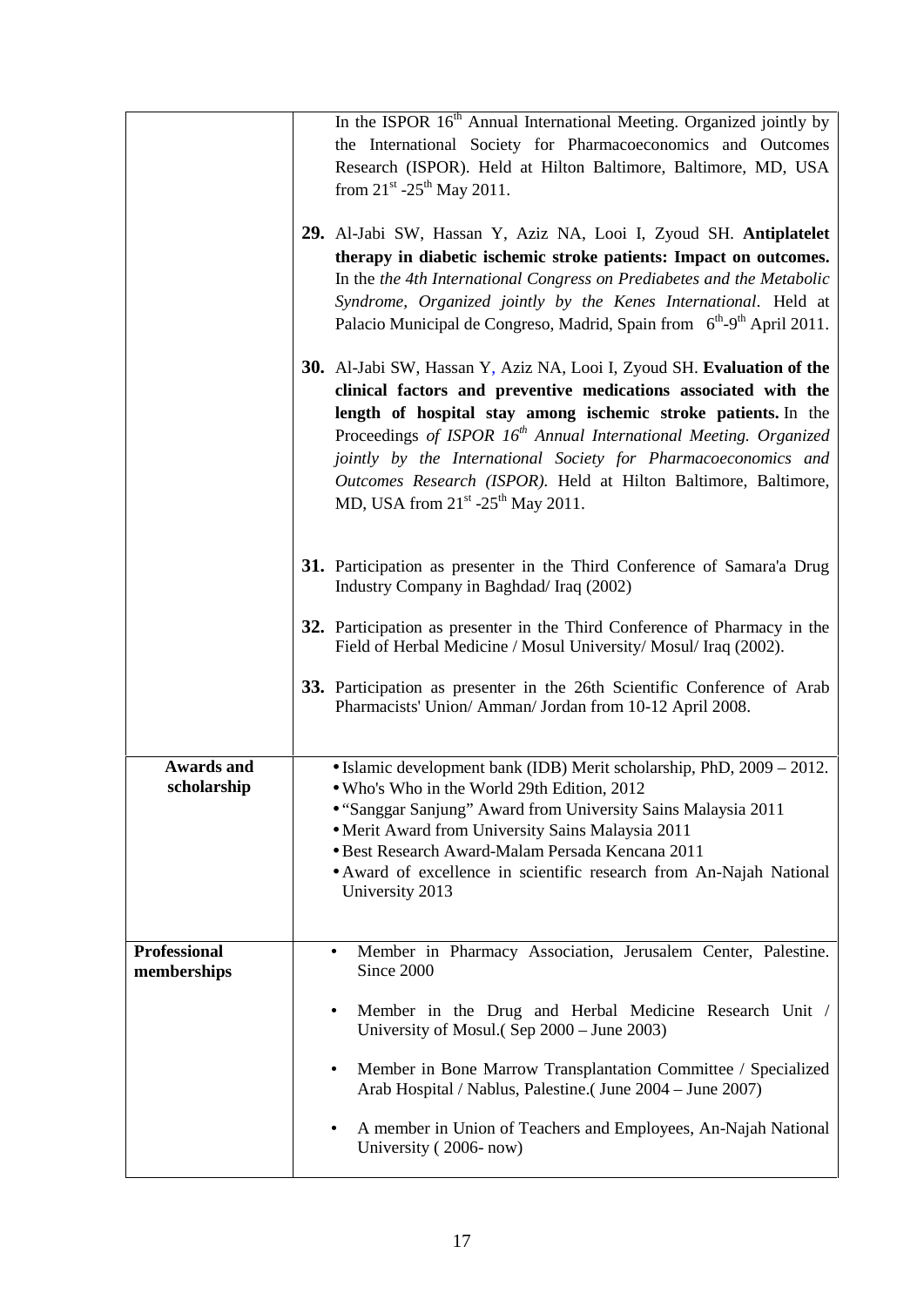|                                               | A member in the preparative committee of Poison Control and<br>$\bullet$<br>Information Center, An-Najah university/Nablus. (2006-now)                                                                                                                                                                                                                           |
|-----------------------------------------------|------------------------------------------------------------------------------------------------------------------------------------------------------------------------------------------------------------------------------------------------------------------------------------------------------------------------------------------------------------------|
|                                               | A member in the preparative committee of Pharmacy Museum, An-<br>Najah University/ Nablus, Palestine. (2006-2012)                                                                                                                                                                                                                                                |
|                                               | A member in the preparative committee of the national poison<br>٠<br>prevention week at Palestine. (2006-now)                                                                                                                                                                                                                                                    |
|                                               | A member in the committee of drug abuse prevention and control,<br>٠<br>Palestine.(2006-now)                                                                                                                                                                                                                                                                     |
|                                               | A member in the committee of prevention and control of pesticide,<br>Palestine.(2006-now)                                                                                                                                                                                                                                                                        |
|                                               | A member in the scientific committee of Asia Pacific<br>Association of Medical Toxicology (APAMT)                                                                                                                                                                                                                                                                |
|                                               | A member in WHO Collaborating Centre for Drug Information,<br>National Poison Centre, Universiti Sains Malaysia (USM), Penang,<br>Malaysia. Sep 2009 - now.                                                                                                                                                                                                      |
| <b>Training</b>                               | Training Courses and Workshops in Iraqi Hospitals in the Fields of<br>٠<br>Internal Medicine, Pediatric Medicine, and Surgery<br>Training Courses and Workshops in Drug and Poison Information<br>٠<br>Center/ Mosul University/ Mosul/ Iraq.<br>Training Courses and Workshops in National Poison Centre,<br>Universiti Sains Malaysia (USM), Penang, Malaysia. |
| <b>Languages</b>                              | • Arabic: Native language.<br>• English: Written and Spoken                                                                                                                                                                                                                                                                                                      |
| <b>Computer skills</b>                        | Experience with Computer Programs: SPSS (Statistical Package for<br>Social Science), Word, Excel, PowerPoint, and Internet<br>Applications.                                                                                                                                                                                                                      |
| <b>Community</b><br>activities                | • Sharing some charitable organizations in some of their working days.                                                                                                                                                                                                                                                                                           |
| <b>Interests and</b><br><b>Special Skills</b> | • Strong communication skills.<br>• Working well within a team<br>• Self-Motivated & hardworking<br>• Reading, Computer skills.                                                                                                                                                                                                                                  |